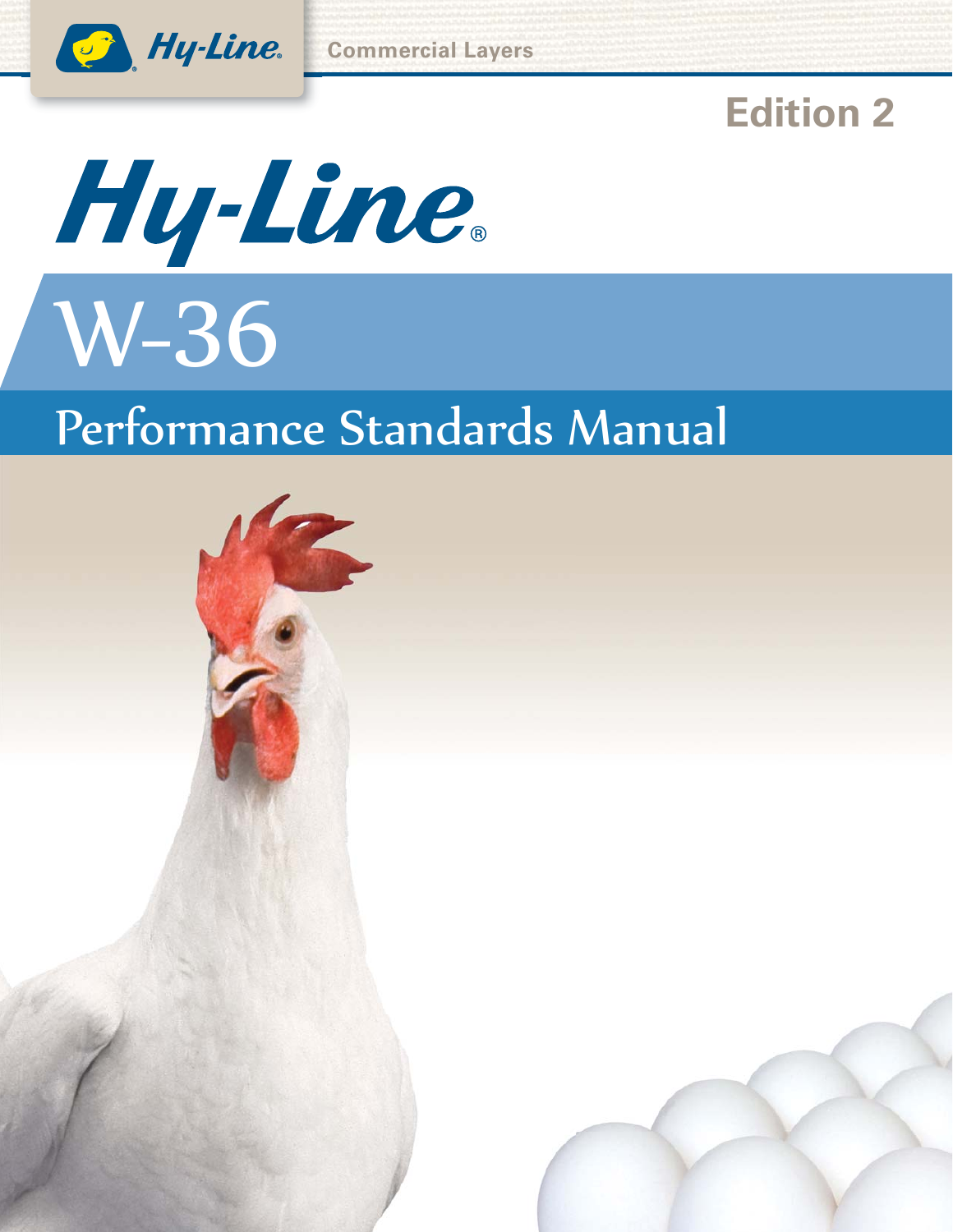### **General Management Recommendations**

The genetic potential of Hy-Line varieties can only be realized if good poultry husbandry practices and management are used. This booklet outlines successful flock management programs and provides management recommendations for Hy-Line's varieties based on field experience compiled by Hy-Line, extensive commercial flock records cataloged by Hy-Line from all parts of the world and principles taken from industry technical literature.

The information and suggestions contained in this booklet should be used for guidance and educational purposes only, recognizing that local environmental and disease conditions may vary and a guide cannot cover all possible circumstances. While every attempt has been made to ensure that the information presented is accurate and reliable at the time of publication, Hy-Line cannot accept responsibility for any errors, omissions or inaccuracies in such information or management suggestions. Further, Hy-Line does not warrant or make any representations or guarantees regarding the use, validity, accuracy, or reliability of, or flock performance or productivity resulting from the use of, or otherwise respecting, such information or management suggestions. In no event shall Hy-Line be liable for any special, indirect or consequential damages or special damages whatsoever arising out of or in connection with the use of the information or management suggestions contained in this booklet.

Hy-Line International Performance Standards Manuals are periodically updated as new performance data and/or nutrition information become available. To ensure you are using the latest Edition, please check at our website http://www.hyline.com/aspx/productsandservices/managementmanuals.aspx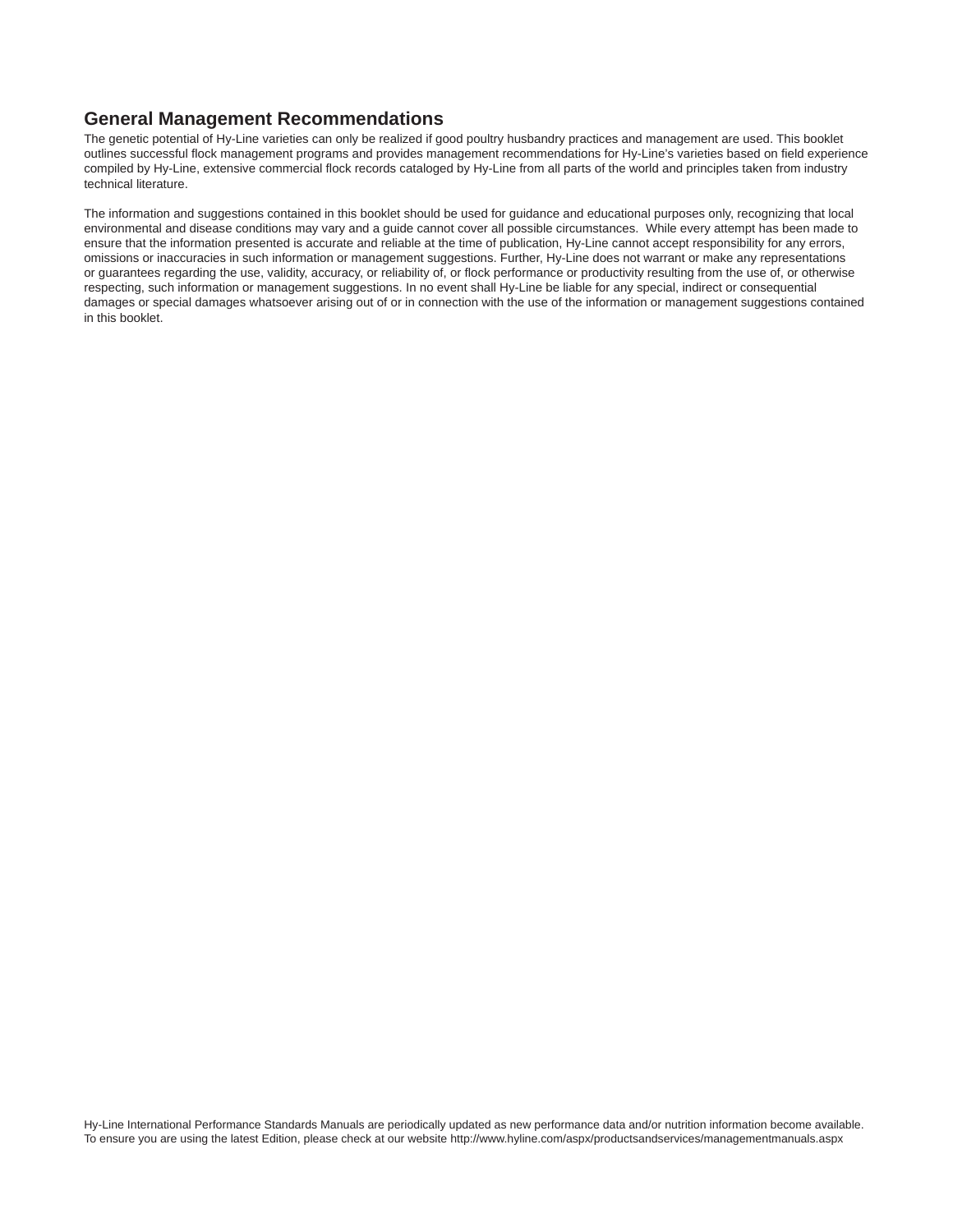| <b>Performance Summary</b>                                             |                                               |  |  |  |  |  |  |
|------------------------------------------------------------------------|-----------------------------------------------|--|--|--|--|--|--|
| <b>Growing Period (to 17 weeks):</b>                                   |                                               |  |  |  |  |  |  |
| Livability                                                             | 97%                                           |  |  |  |  |  |  |
| <b>Feed Consumed</b>                                                   | 5.25 kg (11.65 lb)                            |  |  |  |  |  |  |
| Body Weight at 17 Weeks                                                | 1.25 kg (2.8 lb)                              |  |  |  |  |  |  |
|                                                                        |                                               |  |  |  |  |  |  |
| Laying Period (to 110 weeks):                                          |                                               |  |  |  |  |  |  |
| <b>Percent Peak</b>                                                    | 95-96%                                        |  |  |  |  |  |  |
| Hen-Day Eggs to 60 Weeks                                               | 255-261                                       |  |  |  |  |  |  |
| Hen-Day Eggs to 80 Weeks                                               | 369-378                                       |  |  |  |  |  |  |
| Hen-Day Eggs to 110 Weeks                                              | 506-517                                       |  |  |  |  |  |  |
| Hen-Housed Eggs to 60 Weeks                                            | $251 - 257$                                   |  |  |  |  |  |  |
| Hen-Housed Eggs to 80 Weeks                                            | 359-368                                       |  |  |  |  |  |  |
| Hen-Housed Eggs to 110 Weeks                                           | 487-497                                       |  |  |  |  |  |  |
| Livability to 60 Weeks                                                 | 97%                                           |  |  |  |  |  |  |
| Livability to 80 Weeks                                                 | 94%                                           |  |  |  |  |  |  |
| Days to 50% Production (from hatch)                                    | 143                                           |  |  |  |  |  |  |
| Egg Weight at 26 Weeks                                                 | 57.0 g/egg (45.2 lb/case)                     |  |  |  |  |  |  |
| Egg Weight at 38 Weeks                                                 | 61.2 g/egg (48.6 lb/case)                     |  |  |  |  |  |  |
| Egg Weight at 56 Weeks                                                 | 63.1 g/egg (50.1 lb/case)                     |  |  |  |  |  |  |
| Egg Weight at 84 Weeks                                                 | 64.0 g/egg (50.8 lb/case)                     |  |  |  |  |  |  |
| Total Egg Mass per Hen-Housed (18-80 weeks)                            | 22.0 kg (48.5 lb)                             |  |  |  |  |  |  |
| Body Weight at 32 Weeks                                                | 1.52 kg (3.35 lb)                             |  |  |  |  |  |  |
| Body Weight at 70 Weeks                                                | 1.56 kg (3.44 lb)                             |  |  |  |  |  |  |
| <b>Shell Strength</b>                                                  | Excellent                                     |  |  |  |  |  |  |
| Haugh Units at 38 Weeks                                                | 91                                            |  |  |  |  |  |  |
| Haugh Units at 56 Weeks                                                | 88                                            |  |  |  |  |  |  |
| Haugh Units at 84 Weeks                                                | 86                                            |  |  |  |  |  |  |
| Percent Solids at 38 Weeks                                             | 24.6                                          |  |  |  |  |  |  |
| Percent Solids at 56 Weeks                                             | 24.7                                          |  |  |  |  |  |  |
| Percent Solids at 84 Weeks                                             | 24.7                                          |  |  |  |  |  |  |
| Average Daily Feed Consumption (18-80 weeks)                           | 95 g/day per bird (21.0 lb/day per 100 birds) |  |  |  |  |  |  |
| Feed Conversion Rate, kg Feed/kg Eggs or Ib Feed/Ib Eggs (21-60 weeks) | 1.77                                          |  |  |  |  |  |  |
| Feed Conversion Rate, kg Feed/kg Eggs or lb Feed/lb Eggs (21-80 weeks) | 1.84                                          |  |  |  |  |  |  |
| Feed Utilization, kg Egg/kg Feed or lb Egg/lb Feed (21-60 weeks)       | 0.56                                          |  |  |  |  |  |  |
| Feed Utilization, kg Egg/kg Feed or lb Egg/lb Feed (21-80 weeks)       | 0.54                                          |  |  |  |  |  |  |
| Feed per Dozen Eggs (21-60 weeks)                                      | 1.26 kg (2.77 lb)                             |  |  |  |  |  |  |
| Feed per Dozen Eggs (21-80 weeks)                                      | 1.32 kg (2.90 lb)                             |  |  |  |  |  |  |
| <b>Condition of Droppings</b>                                          | Dry                                           |  |  |  |  |  |  |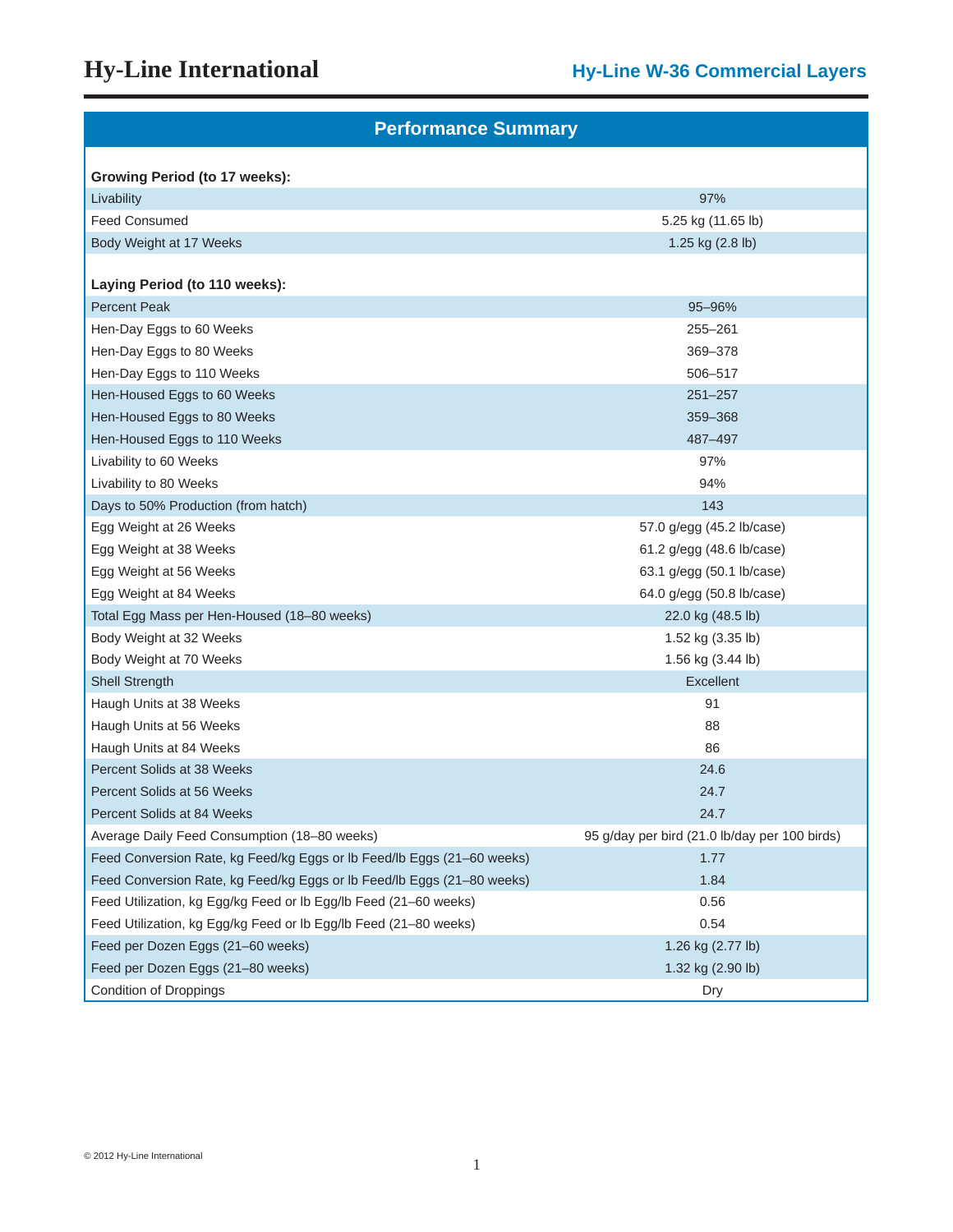### **Growing Recommendations**

#### **Cage Growing**

Chicks started in cages should be placed in the upper levels (decks), where the air is warmer and the light brighter. Intermingle seemingly weak and strong chicks (from different transport boxes) to allow the stronger chicks to 'train' the weaker chicks to find water and feed. The starter feed should be placed inside the cage on the cage paper after the chicks have had a chance to drink. Continue feeding on the paper for the first 7 to 10 days after arrival. The chicks can be distributed among all cage levels around 14 days of age when the space has become too restricted in the upper levels.

Place paper on the cage floor during the brooding period. This will allow supplemental feeding on the cage paper to quickly get chicks eating. Place feed on the cage paper in front of the permanent feeder to train chicks to move towards the feeders. Remove the paper by 14 days of age to avoid build up of feces that could lead to enteric disease or coccidia infections.

Waterlines should be flushed prior to arrival of the chicks. Drinking water temperature should be 25 to 30°C (77 to 86°F) for the first week. Adjusting water system pressure in nipple drinkers to create a hanging drip will help chicks find water. Cup drinkers should be manually filled during the first 3 days to train chicks to drink.

#### **Floor Growing**

Chicks started on the floor should be transferred from the transport boxes to the litter under the water lines or near drinkers to encourage drinking. To make it easier for the chicks to drink, use supplemental drinkers in addition to the automatic drinkers. The supplemental drinkers should be used for the first 10 to 14 days and can also be used for administering the first vaccination if given in the water. When used, gradually move supplemental feeders and drinkers towards the permanent feeders and drinkers in the room to train the chicks to find the permanent feeders and waterers.

Birds should be grown in housing that allows adjustment to the lighting program and the light intensity. The lighting programs are usually similar to those used for birds in cage production, but light intensity may be different. It is important to provide floor-grown birds with enough light intensity to allow them to navigate their environment. A light intensity of 20 to 30 lux (2 to 3 foot-candles) should be used during the first week of age, dropping down to 15 lux (1.5 foot-candles) by week 4 and remaining at the level until week 15 of age. At week 15 of age, gradually increase the light intensity, reaching 20 to 30 lux (2 to 3 foot-candles) by the time the pullets are transferred to the layer house. Birds moving into open-sided housing should have higher light intensities of 30 to 40 lux (3 to 4 foot-candles) at the time of housing.

|                                    | Cage                                                         | <b>Floor</b>                                                                 |  |  |  |  |  |  |
|------------------------------------|--------------------------------------------------------------|------------------------------------------------------------------------------|--|--|--|--|--|--|
| Floor                              | $310 \text{ cm}^2/\text{bird}$<br>(48 in <sup>2</sup> /bird) | 835 cm <sup>2</sup> /bird<br>(0.9 ft <sup>2</sup> /bird)                     |  |  |  |  |  |  |
| Feeder                             | 5 cm/bird<br>$(2 \infty)$                                    | 5 cm/bird and 1 pan<br>per 50 birds<br>(2 in/bird and 1 pan<br>per 50 birds) |  |  |  |  |  |  |
| Trough waterer<br>drinking system  | 2.5 cm/bird<br>(1 in/bird)                                   | 2.0 cm/bird<br>$(0.8 \infty)$                                                |  |  |  |  |  |  |
| Cups or nipples<br>drinking system | 1 per 8 birds                                                | 1 per 15 birds                                                               |  |  |  |  |  |  |
| Fountain<br>drinking system        |                                                              | 1 per 150 birds                                                              |  |  |  |  |  |  |

#### **Growing Space Recommendations**

#### **Ambient Temperature and Relative Humidity**

Observing the chicks will tell you whether or not the temperature is correct. If they are too cool, they will huddle near the heat source. If they are too warm, they will spread out away from the heat source. If there are drafts, they will huddle in groups to get away from the spot where the cool air enters the heated area. Comfortable chicks will spread out uniformly, without huddling, throughout the brooding area.

Look for signs of overheating (panting and drowsiness) or chilling (huddling and loud chirping) and make appropriate adjustments. Heat control is more critical in cage brooding because the chicks cannot move to find their comfort zone.

Birds are very sensitive to extremes of relative humidity. A relative humidity below 30% will cause increased agitation of the chicks and may cause aggressive behavior. Conversely, excessive moisture may cause wet litter conditions, associated with high ammonia concentrations, poor air quality, enteric diseases, and respiratory problems. Ideally, the relative humidity should be between 40 and 60%. Humidity control becomes increasingly important when warm-room brooding in cold climates. To increase the relative humidity, water can be sprayed on the walk ways or floors. Humidity will normally be lowered to 30 to 40% by the end of the growing period.

#### **Recommended Brooding Temperatures1**

| Age<br>(days) | Cage                             | Floor                                    |
|---------------|----------------------------------|------------------------------------------|
| $1 - 3$       | 32-33°C (90-92°F)                | $33 - 35^{\circ}$ C (92-95 $^{\circ}$ F) |
| $4 - 7$       | 30-32°C (86-90°F)                | 31-33°C (88-92°F)                        |
| $8 - 14$      | 28-30°C (82-86°F)                | 29-31°C (84-88°F)                        |
| $15 - 21$     | 26-28°C (78-82°F)                | 27-29°C (80-84°F)                        |
| $22 - 28$     | $23 - 26$ °C (74–78°F)           | 24-27°C (76-80°F)                        |
| $29 - 35$     | 21-23°C (70-74°F)                | 22-24°C (72-76°F)                        |
| $36+$         | $21^{\circ}$ C (70 $^{\circ}$ F) | $21^{\circ}$ C (70 $^{\circ}$ F)         |

1 Modify the temperatures as needed to meet the chicks' comfort needs.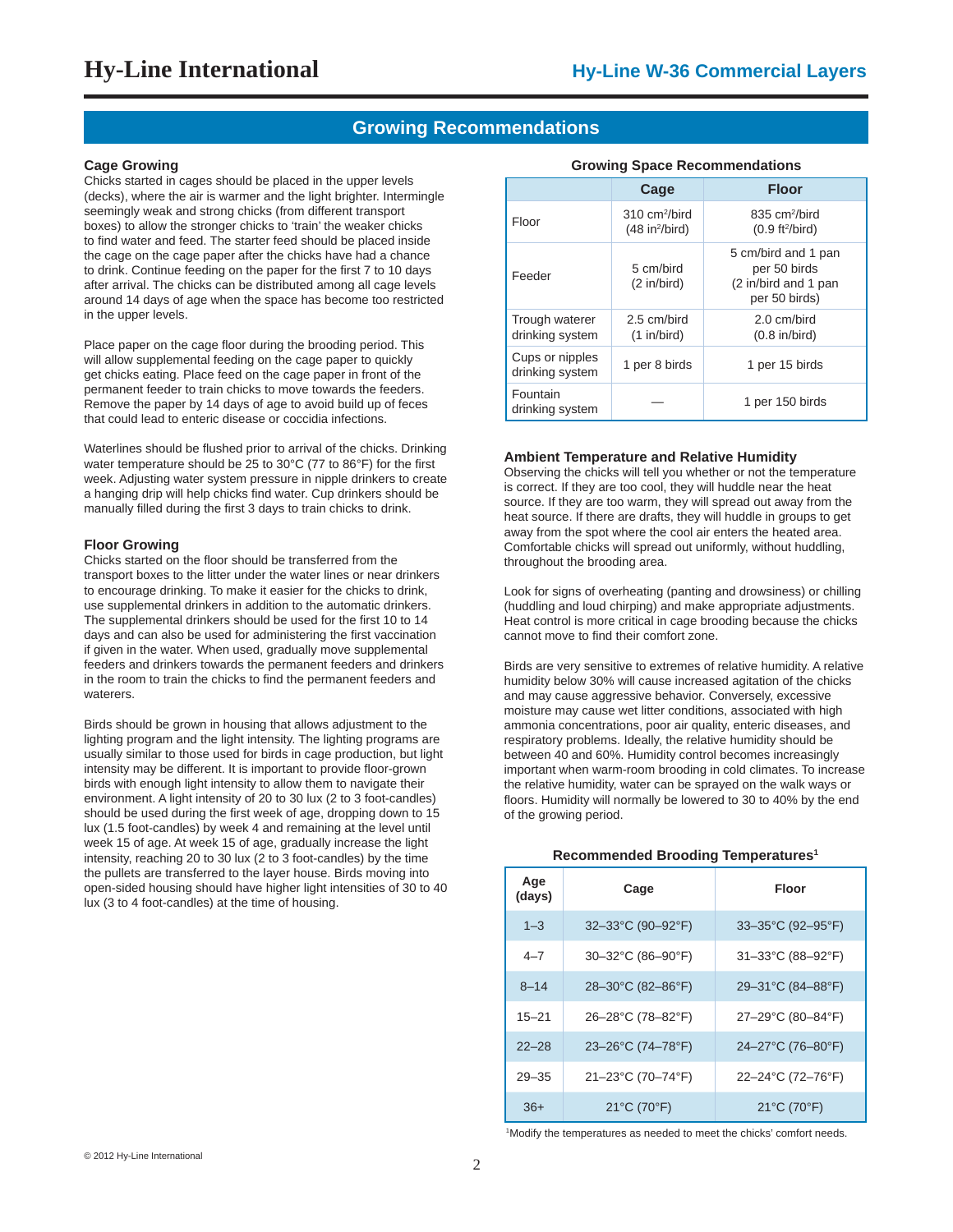### **Growing Recommendations**

#### **Water Consumption for Pullets and Layers**

#### **Drinking Water**

Water is the most important nutrient and good-quality water must be available to the birds at all times. Only in special cases (e.g., prior to vaccine delivery through the drinking water), should drinking water be restricted, and then only for a short time and under careful monitoring.

#### **Monitoring Drinking Water Intake**

Water and feed consumption are directly related—when birds drink less water, they consume less feed, and production quickly declines accordingly. As a general rule, healthy adult birds will consume twice as much water as feed, although the ratio increases during periods of warm weather. Installation and use of water meters in each house or barn are recommended to monitor the flock's water intake on a daily basis. Such daily water-intake records can be used as an early warning of problems in the flock.

#### **Water Consumed per 100 Birds per Day**

Chicks should consume 0.83 liters (0.22 gallons) per 100 birds on day one of age.

| Age in Weeks   | <b>Liters</b> | Gallons (U.S.) |
|----------------|---------------|----------------|
| $\mathbf{1}$   | $0.8 - 1.1$   | $0.20 - 0.30$  |
| $\overline{2}$ | $1.1 - 1.9$   | $0.30 - 0.50$  |
| 3              | $1.7 - 2.7$   | $0.45 - 0.70$  |
| 4              | $2.5 - 3.8$   | $0.65 - 1.00$  |
| 5              | $3.4 - 4.7$   | $0.90 - 1.25$  |
| 6              | $4.5 - 5.7$   | $1.20 - 1.50$  |
| $\overline{7}$ | $5.7 - 6.8$   | $1.50 - 1.80$  |
| 8              | $6.1 - 8.0$   | $1.60 - 2.10$  |
| 9              | $6.4 - 9.5$   | $1.70 - 2.50$  |
| $10 - 15$      | $6.8 - 10.2$  | $1.80 - 2.70$  |
| $16 - 20$      | $7.2 - 15.2$  | $1.90 - 4.00$  |
| $21 - 25*$     | $9.9 - 18.2$  | $2.60 - 4.80$  |
| Over 25*       | $15.2 - 20.8$ | $4.00 - 5.50$  |

Higher temperatures tend to elevate water consumption by 1.9 liters (0.5 gallons) per 100 birds.

#### **Lighting Programs**

Egg production is very closely related to the changes in day length. Body weight gain in grow, egg numbers, egg size, livability, and total profitability can be favorably influenced by a proper lighting program.

When open-type houses are used, which allow natural daylight to affect the flock, the lighting program must be planned in conjunction with changes in the natural day length. Because no two places have the same sunrise-sunset times year-round, custom lighting programs for any location worldwide are available.

A customizable lighting program is available in multiple languages and will create a downloadable spreadsheet with sunrise and sunset times for any location in the world and the lighting program for your flock. Visit www.hyline.com to access the customizable lighting program.

#### **Cage Density Recommendations in Lay**

|                                    | U.S. Recommended<br>(United Egg Producers)                          |
|------------------------------------|---------------------------------------------------------------------|
| Cage Floor Space                   | 432–555 cm <sup>2</sup> /bird<br>$(67 - 86)$ in <sup>2</sup> /bird) |
| Feeder                             | 7.6 cm/bird<br>$(3 \infty)$                                         |
| Trough waterer<br>drinking system  | 2.5 cm/bird<br>$(1 \infty)$                                         |
| Cups or nipples<br>drinking system | 1 per 12 birds                                                      |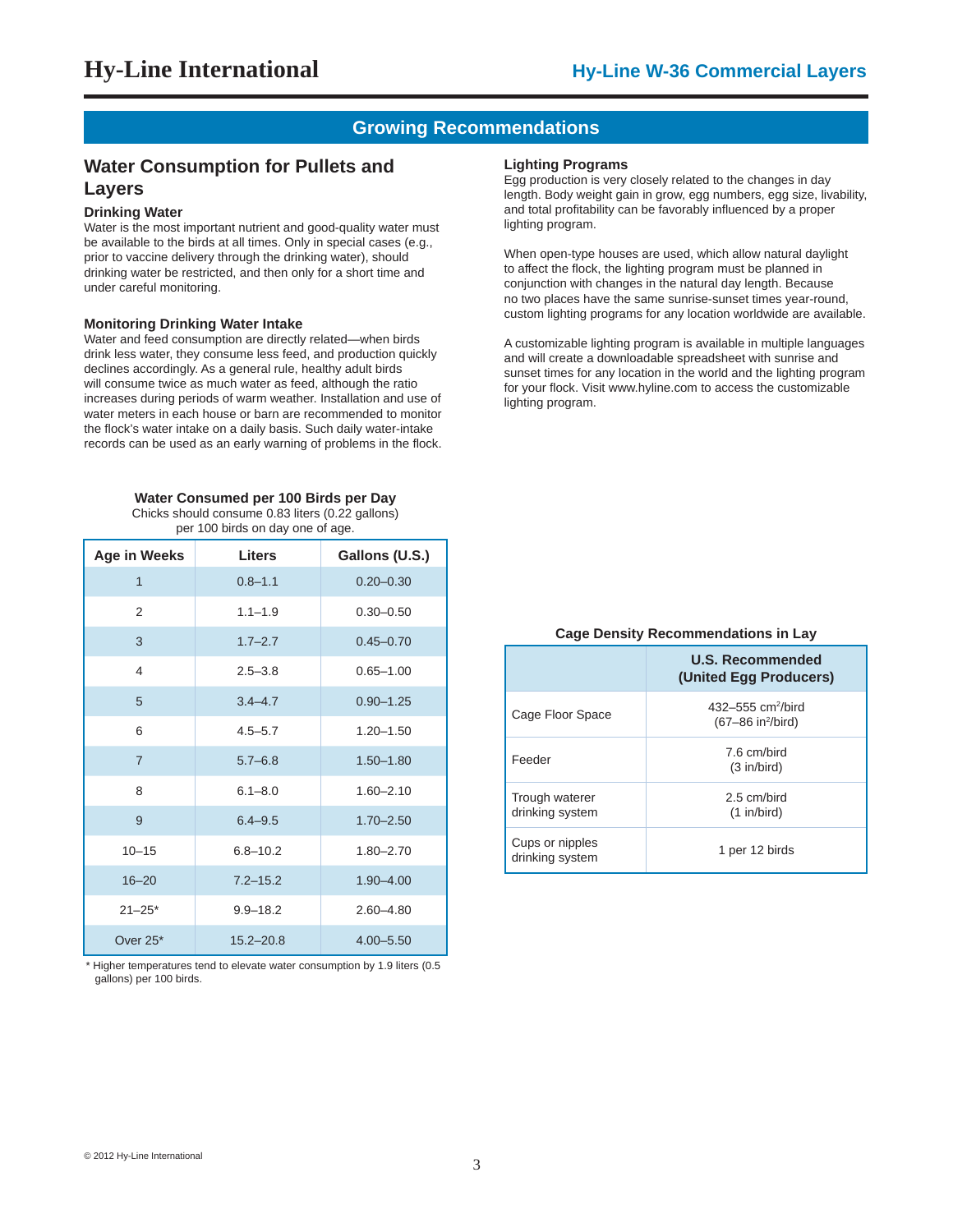| <b>Target Weights</b> |                     |      |  |  |  |  |  |
|-----------------------|---------------------|------|--|--|--|--|--|
| -Growing Period-      |                     |      |  |  |  |  |  |
| Age in                | <b>Body Weight*</b> |      |  |  |  |  |  |
| <b>Weeks</b>          | g                   | Ib   |  |  |  |  |  |
| $\overline{1}$        | 65                  | 0.14 |  |  |  |  |  |
| $\overline{c}$        | 115                 | 0.25 |  |  |  |  |  |
| 3                     | 180                 | 0.40 |  |  |  |  |  |
| $\overline{4}$        | 250                 | 0.55 |  |  |  |  |  |
| 5                     | 330                 | 0.73 |  |  |  |  |  |
| 6                     | 420                 | 0.93 |  |  |  |  |  |
| $\overline{7}$        | 510                 | 1.12 |  |  |  |  |  |
| 8                     | 600                 | 1.32 |  |  |  |  |  |
| 9                     | 690                 | 1.52 |  |  |  |  |  |
| 10                    | 790                 | 1.74 |  |  |  |  |  |
| 11                    | 880                 | 1.94 |  |  |  |  |  |
| 12                    | 960                 | 2.12 |  |  |  |  |  |
| 13                    | 1030                | 2.27 |  |  |  |  |  |
| 14                    | 1100                | 2.43 |  |  |  |  |  |
| 15                    | 1170                | 2.58 |  |  |  |  |  |
| 16                    | 1210                | 2.67 |  |  |  |  |  |
| $17***$               | 1250                | 2.76 |  |  |  |  |  |
| 18                    | 1280                | 2.82 |  |  |  |  |  |

\* Pullets grown on the floor, or in a tropical climate, can be 50 g (0.1 lb)

lighter than shown. \*\* Move to Lay house

### **Hy-Line International Hy-Line W-36 Commercial Layers**

| <b>Feed Consumption*</b> |                                   |                            |              |               |  |  |  |  |
|--------------------------|-----------------------------------|----------------------------|--------------|---------------|--|--|--|--|
| -Growing Period-         |                                   |                            |              |               |  |  |  |  |
| Age in                   | <b>Daily</b><br><b>Cumulative</b> |                            |              |               |  |  |  |  |
| <b>Weeks</b>             | g/day<br>per bird                 | Ib/day<br>per 100<br>birds | g to<br>date | lb to<br>date |  |  |  |  |
| $\overline{1}$           | 14                                | 3.09                       | 98           | 0.22          |  |  |  |  |
| $\overline{2}$           | 16                                | 3.53                       | 210          | 0.46          |  |  |  |  |
| 3                        | 19                                | 4.19                       | 343          | 0.76          |  |  |  |  |
| 4                        | 30                                | 6.61                       | 553          | 1.22          |  |  |  |  |
| 5                        | 39                                | 8.60                       | 826          | 1.82          |  |  |  |  |
| 6                        | 42                                | 9.26                       | 1120         | 2.47          |  |  |  |  |
| $\overline{7}$           | 43                                | 9.48                       | 1421         | 3.13          |  |  |  |  |
| 8                        | 46                                | 10.14                      | 1743         | 3.84          |  |  |  |  |
| 9                        | 48                                | 10.58                      | 2079         | 4.58          |  |  |  |  |
| 10                       | 51                                | 11.24                      | 2436         | 5.37          |  |  |  |  |
| 11                       | 53                                | 11.68                      | 2807         | 6.19          |  |  |  |  |
| 12                       | 54                                | 11.90                      | 3185         | 7.02          |  |  |  |  |
| 13                       | 56                                | 12.35                      | 3577         | 7.89          |  |  |  |  |
| 14                       | 57                                | 12.57                      | 3976         | 8.77          |  |  |  |  |
| 15                       | 59                                | 13.01                      | 4389         | 9.68          |  |  |  |  |
| 16                       | 61                                | 13.45                      | 4816         | 10.62         |  |  |  |  |
| 17                       | 62                                | 13.67                      | 5250         | 11.57         |  |  |  |  |

\* Pullet feed consumption varies with feed formulation and environmental temperatures.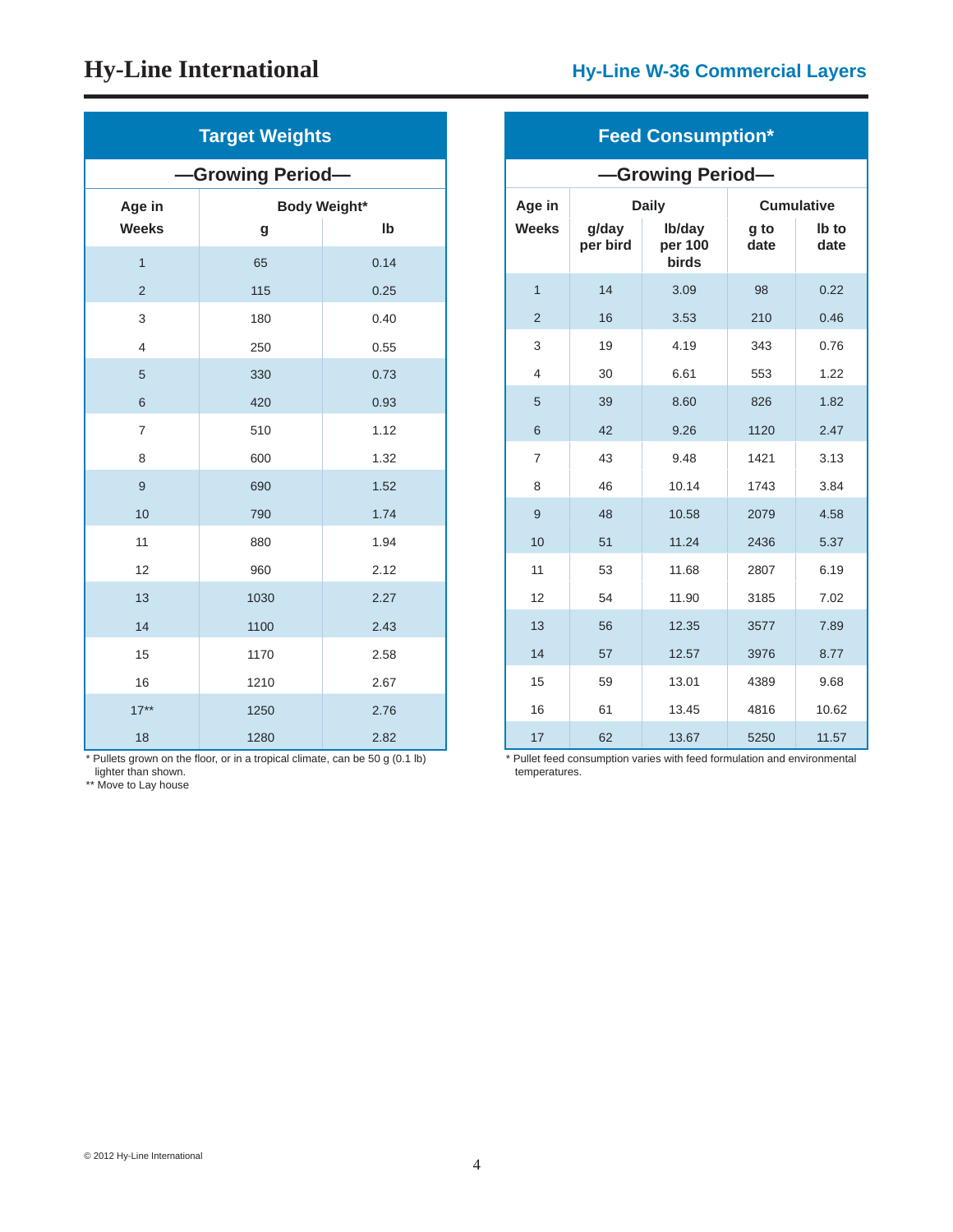| <b>Growing Period Nutrition Recommendations</b>  |                  |                  |               |                  |                      |  |  |  |  |
|--------------------------------------------------|------------------|------------------|---------------|------------------|----------------------|--|--|--|--|
| Item $1$                                         | <b>Starter 1</b> | <b>Starter 2</b> | <b>Grower</b> | <b>Developer</b> | Pre-lay <sup>5</sup> |  |  |  |  |
| Feed to a body weight of                         | 170 g            | 410 g            | 940 g         | 1160 g           | 1240 g               |  |  |  |  |
| Approximate age                                  | 0-3 weeks        | 4-6 weeks        | 7-12 weeks    | 13-15 weeks      | 16-17 weeks          |  |  |  |  |
| Recommended concentration <sup>2</sup>           |                  |                  |               |                  |                      |  |  |  |  |
| Metabolizable energy, kcal/lb                    | 1350-1400        | 1350-1400        | 1350-1400     | 1350-1420        | 1320-1340            |  |  |  |  |
| Metabolizable energy, kcal/kg                    | 2977-3087        | 2977-3087        | 2977-3087     | 2977-3131        | 2911-2955            |  |  |  |  |
| Metabolizable energy, MJ/kg                      | 12.46-12.92      | 12.46-12.92      | 12.46-12.92   | 12.46-13.11      | 12.18-12.37          |  |  |  |  |
| <b>Minimum recommended concentration</b>         |                  |                  |               |                  |                      |  |  |  |  |
| Standardized (true) ileal digestible amino acids |                  |                  |               |                  |                      |  |  |  |  |
| Lysine, %                                        | 1.05             | 0.98             | 0.88          | 0.76             | 0.78                 |  |  |  |  |
| Methionine, %                                    | 0.47             | 0.44             | 0.40          | 0.36             | 0.38                 |  |  |  |  |
| Methionine+cystine, %                            | 0.74             | 0.74             | 0.67          | 0.59             | 0.66                 |  |  |  |  |
| Threonine, %                                     | 0.69             | 0.66             | 0.60          | 0.52             | 0.55                 |  |  |  |  |
| Tryptophan, %                                    | 0.18             | 0.18             | 0.17          | 0.15             | 0.16                 |  |  |  |  |
| Arginine, %                                      | 1.12             | 1.05<br>0.94     |               | 0.81             | 0.83                 |  |  |  |  |
| Isoleucine, %                                    | 0.74             | 0.71             | 0.65          | 0.57             | 0.62                 |  |  |  |  |
| Valine, %                                        | 0.76             | 0.73<br>0.69     |               | 0.61             | 0.66                 |  |  |  |  |
| Total amino acids $^3$                           |                  |                  |               |                  |                      |  |  |  |  |
| Lysine, %                                        | 1.15             | 1.07             | 0.96          | 0.83             | 0.85                 |  |  |  |  |
| Methionine, %                                    | 0.51             | 0.47             | 0.44          | 0.38             | 0.41                 |  |  |  |  |
| Methionine+cystine, %                            | 0.83             | 0.83             | 0.75          | 0.67             | 0.74                 |  |  |  |  |
| Threonine, %                                     | 0.82             | 0.77             | 0.70          | 0.62             | 0.64                 |  |  |  |  |
| Tryptophan, %                                    | 0.21             | 0.21             | 0.20          | 0.18             | 0.20                 |  |  |  |  |
| Arginine, %                                      | 1.21             | 1.13             | 1.01          | 0.87             | 0.90                 |  |  |  |  |
| Isoleucine, %                                    | 0.79             | 0.76             | 0.70          | 0.61             | 0.67                 |  |  |  |  |
| Valine, %                                        | 0.83             | 0.80             | 0.76          | 0.67             | 0.73                 |  |  |  |  |
| Crude protein (nitrogen x 6.25), 3 %             | 20.00            | 19.00            | 18.00         | 17.00            | 17.00                |  |  |  |  |
| Calcium, <sup>4</sup> %                          | 1.00             | 1.00             | 1.00          | 1.40             | 2.50                 |  |  |  |  |
| Phosphorus (available), %                        | 0.50             | 0.49             | 0.47          | 0.45             | 0.48                 |  |  |  |  |
| Sodium, %                                        | 0.18             | 0.18             | 0.18          | 0.18             | 0.18                 |  |  |  |  |
| Chloride, %                                      | 0.18             | 0.18             | 0.18          | 0.18             | 0.18                 |  |  |  |  |
| Linoleic acid (C18:2 n-6), %                     | 1.00             | 1.00             | 1.00          | 1.00             | 1.00                 |  |  |  |  |

1 Change diets at the recommended target body weight—the approximate age is a guide only.

<sup>2</sup> Differences in the metabolizable energy value assigned to feed ingredients of the same name can differ substantially; in some cases, the recommended dietary energy content may have to be adjusted accordingly (see Hy-Line Online Management Guide for additional information).

<sup>3</sup> The minimum recommendations for total amino acids and crude protein are only appropriate with a corn and soybean meal diet; please formulate the diet on digestible amino acid basis instead.

<sup>4</sup> Calcium should be supplied as a fine calcium carbonate source (mean particle size less than 2 mm).

<sup>5</sup> Do not feed the Pre-lay Diet beyond the first egg as it does not contain sufficient calcium to sustain egg production.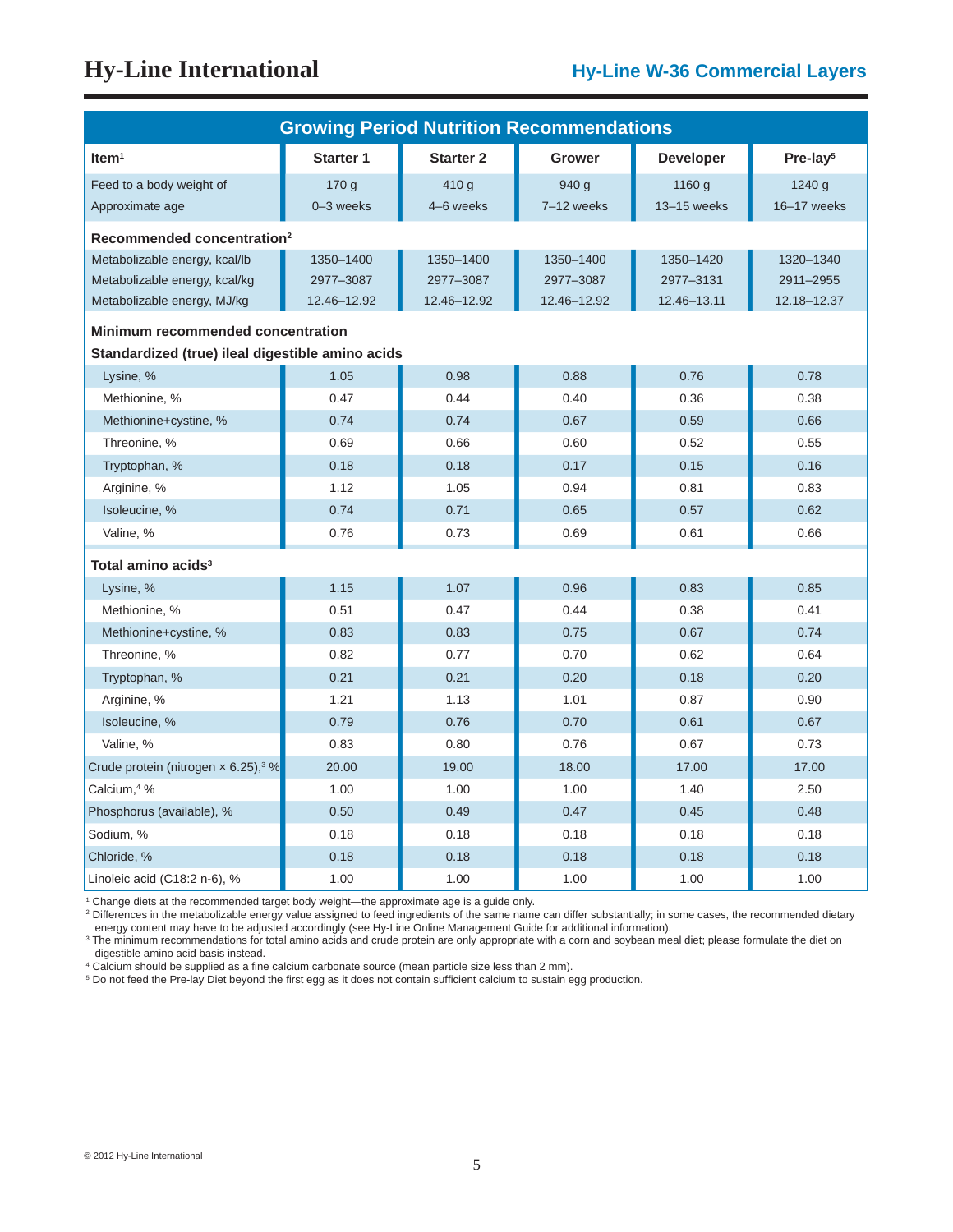| <b>Laying Period Nutrition Recommendations</b>                                               |                             |                                    |                             |                                 |  |  |  |
|----------------------------------------------------------------------------------------------|-----------------------------|------------------------------------|-----------------------------|---------------------------------|--|--|--|
| Item <sup>1</sup>                                                                            | <b>Peaking</b>              | Above 92% to 87%<br>egg production | 86 to 82%<br>egg production | Less than 82%<br>egg production |  |  |  |
|                                                                                              | Point of lay to 32<br>weeks | 33-44 weeks                        | 45-58 weeks                 | 59+ weeks                       |  |  |  |
| Recommended concentration <sup>2</sup>                                                       |                             |                                    |                             |                                 |  |  |  |
| Metabolizable energy, kcal/lb                                                                | 1290-1340                   | 1290-1335                          | 1280-1325                   | 1270-1290                       |  |  |  |
| Metabolizable energy, kcal/kg                                                                | 2844-2955                   | 2844-2944                          | 2822-2922                   | 2800-2844                       |  |  |  |
| Metabolizable energy, MJ/kg                                                                  | 11.90-12.37                 | 11.90-12.32                        | $11.81 - 12.23$             | 11.72-11.90                     |  |  |  |
| <b>Minimum recommended concentration</b><br>Standardized (true) ileal digestible amino acids |                             |                                    |                             |                                 |  |  |  |
| Lysine, mg/day                                                                               | 805                         | 750                                | 710                         | 695                             |  |  |  |
| Methionine, mg/day                                                                           | 394                         | 368                                | 348                         | 334                             |  |  |  |
| Methionine+cystine, mg/day                                                                   | 676                         | 630                                | 596                         | 570                             |  |  |  |
| Threonine, mg/day                                                                            | 564                         | 525                                | 497                         | 487                             |  |  |  |
| Tryptophan, mg/day                                                                           | 169                         | 158                                | 149                         | 146                             |  |  |  |
| Arginine, mg/day                                                                             | 861                         | 803                                | 760                         | 744                             |  |  |  |
| Isoleucine, mg/day                                                                           | 636                         | 593                                | 561                         | 549                             |  |  |  |
| Valine, mg/day                                                                               | 725                         | 675                                | 639                         | 626                             |  |  |  |
| Total amino acids $3$                                                                        |                             |                                    |                             |                                 |  |  |  |
| Lysine, mg/day                                                                               | 881                         | 821                                | 777                         | 761                             |  |  |  |
| Methionine, mg/day                                                                           | 424                         | 395                                | 374                         | 359                             |  |  |  |
| Methionine+cystine, mg/day                                                                   | 763                         | 711                                | 673                         | 643                             |  |  |  |
| Threonine, mg/day                                                                            | 663                         | 618                                | 585                         | 572                             |  |  |  |
| Tryptophan, mg/day                                                                           | 202                         | 188                                | 178                         | 174                             |  |  |  |
| Arginine, mg/day                                                                             | 926                         | 863                                | 817                         | 800                             |  |  |  |
| Isoleucine, mg/day                                                                           | 684                         | 637                                | 603                         | 590                             |  |  |  |
| Valine, mg/day                                                                               | 799                         | 744                                | 705                         | 690                             |  |  |  |
| Crude protein (nitrogen x 6.25), <sup>3</sup> g/day                                          | 16.00                       | 15.50                              | 15.25                       | 15.00                           |  |  |  |
| Calcium, <sup>4</sup> g/day                                                                  | 4.00                        | 4.20                               | 4.35                        | 4.50                            |  |  |  |
| Phosphorus (available), mg/day                                                               | 500                         | 480                                | 460                         | 400                             |  |  |  |
| Sodium, mg/day                                                                               | 180                         | 180                                | 180                         | 180                             |  |  |  |
| Chloride, mg/day                                                                             | 180                         | 180                                | 180                         | 180                             |  |  |  |
| Linoleic acid (C18:2 n-6), g/day                                                             | 1.00                        | 1.00                               | 1.00                        | 1.00                            |  |  |  |
| Choline, mg/day                                                                              | 100                         | 100                                | 100                         | 100                             |  |  |  |

1 Consumption of amino acids, fat, linoleic acid, and/or energy may be changed to optimize egg size.

2 The recommended energy range is based on the energy values shown in the Hy-Line Online Management Guide. Differences in the metabolizable energy value assigned to feed ingredients of the same name can differ substantially; in some cases, the recommended dietary energy content may have to be adjusted

accordingly (see Hy-Line Online Management Guide for additional information).<br><sup>3</sup> Total amino acids are only appropriate with a corn and soybean meal diet; please formulate the diet on digestible amino acid basis if a subs protein-supplying ingredients are used.

4 Approximately 65% of the added calcium carbonate (limestone) should be in particle sizes of 2–4 mm.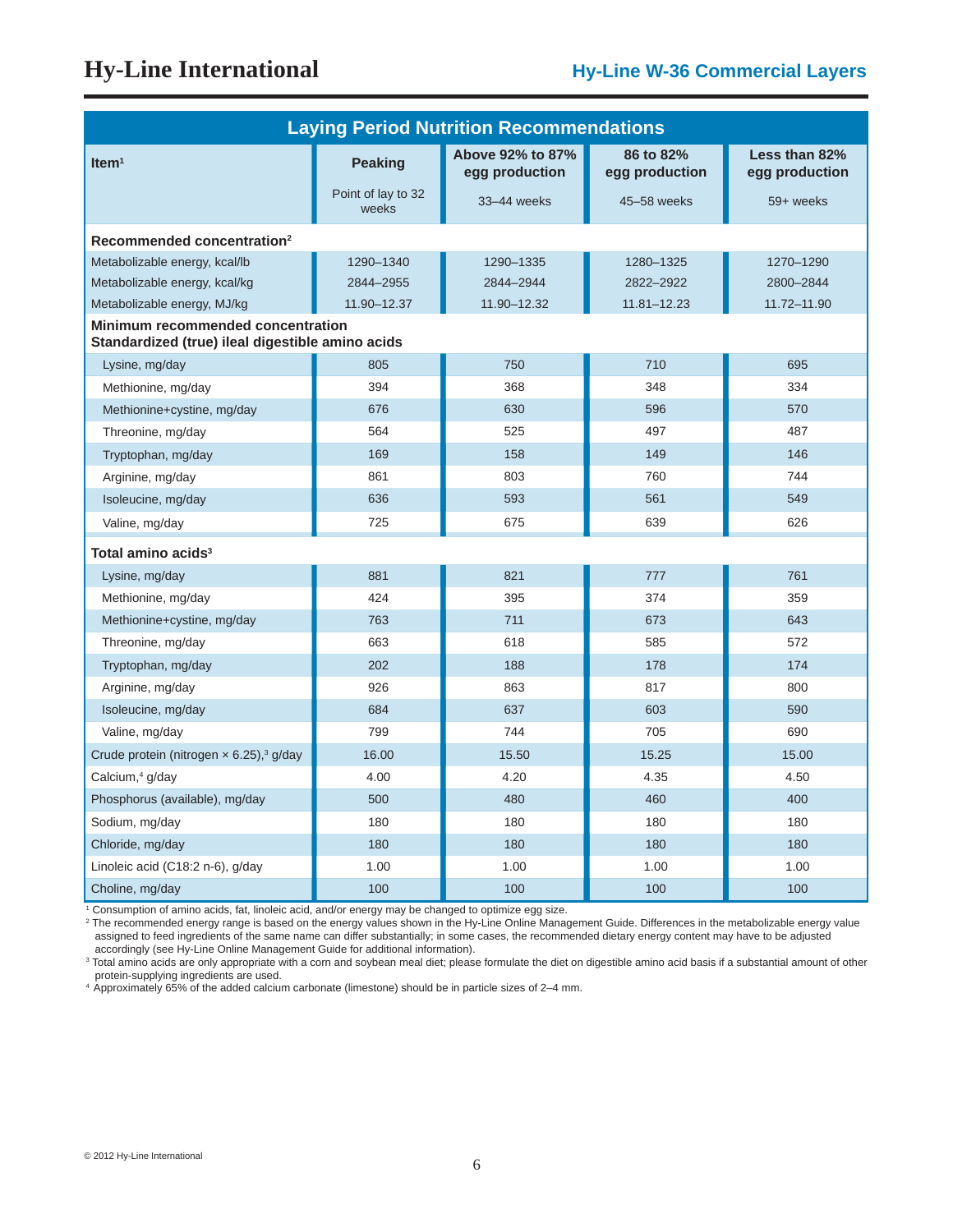| <b>Laying Period Nutrition Recommendations</b>                 |                          |                                       |             |    |                                                   |                                    |    |                                    |                              |      |      |                              |                     |     |                                                                                                         |                             |    |                         |                                       |      |
|----------------------------------------------------------------|--------------------------|---------------------------------------|-------------|----|---------------------------------------------------|------------------------------------|----|------------------------------------|------------------------------|------|------|------------------------------|---------------------|-----|---------------------------------------------------------------------------------------------------------|-----------------------------|----|-------------------------|---------------------------------------|------|
| Item <sup>1</sup>                                              | <b>Peaking</b>           |                                       |             |    |                                                   | Above 92% to 87%<br>egg production |    |                                    | 86% to 82%<br>egg production |      |      |                              |                     |     |                                                                                                         | Less than 82%               |    |                         |                                       |      |
|                                                                | Point of lay to 32 weeks |                                       |             |    |                                                   |                                    |    | 33-44 weeks                        |                              |      |      |                              | 45-58 weeks         |     |                                                                                                         | egg production<br>59+ weeks |    |                         |                                       |      |
|                                                                |                          |                                       |             |    |                                                   |                                    |    |                                    |                              |      |      |                              |                     |     |                                                                                                         |                             |    |                         |                                       |      |
| Recommended concentration <sup>2</sup>                         |                          |                                       |             |    |                                                   |                                    |    |                                    |                              |      |      |                              |                     |     |                                                                                                         |                             |    |                         |                                       |      |
| Metabolizable energy,<br>kcal/lb                               |                          |                                       | 1290-1340   |    |                                                   |                                    |    | 1290-1335                          |                              |      |      |                              | 1280-1325           |     |                                                                                                         | 1270-1290                   |    |                         |                                       |      |
| Metabolizable energy,<br>kcal/kg                               |                          |                                       | 2844-2955   |    |                                                   |                                    |    | 2844-2944                          |                              |      |      |                              | 2822-2922           |     |                                                                                                         |                             |    | 2800-2844               |                                       |      |
| Metabolizable energy,<br>MJ/kg                                 |                          |                                       | 11.90-12.37 |    |                                                   |                                    |    | 11.90-12.32                        |                              |      |      |                              | $11.81 - 12.23$     |     |                                                                                                         |                             |    | 11.72-11.90             |                                       |      |
| <b>Feed consumption</b>                                        |                          |                                       |             |    |                                                   |                                    |    |                                    |                              |      |      |                              |                     |     |                                                                                                         |                             |    |                         |                                       |      |
| g/day per bird                                                 | 74                       | 79                                    | $84*$       | 89 | 94                                                | 85                                 | 90 | $95*$                              | 100                          | 105  | 85   | 90                           | $95*$               | 100 | 105                                                                                                     | 83                          | 88 | $93*$                   | 98                                    | 103  |
| Ib/day per 100 birds                                           |                          |                                       |             |    | 16.3 17.4 18.5 19.6 20.7                          |                                    |    | 18.7 19.8 20.9 22.1                |                              | 23.2 |      | 18.7 19.8 20.9 22.1          |                     |     | 23.2                                                                                                    | 18.3                        |    |                         | 19.4 20.5 21.6 22.7                   |      |
| Standardized (true) ileal digestible amino acids               |                          |                                       |             |    |                                                   |                                    |    |                                    |                              |      |      |                              |                     |     |                                                                                                         |                             |    |                         |                                       |      |
| Lysine, %                                                      |                          |                                       |             |    | 1.09 1.02 0.96 0.90 0.86 0.88 0.83 0.79 0.75 0.71 |                                    |    |                                    |                              |      |      | 0.84 0.79 0.75 0.71 0.68     |                     |     |                                                                                                         |                             |    |                         | $0.84$ 0.79 0.75 0.71                 | 0.67 |
| Methionine, %                                                  |                          | $0.53$ $0.50$ <b>0.47</b> $0.44$      |             |    | 0.42                                              | 0.43                               |    | $0.41$ 0.39 0.37 0.35              |                              |      |      | $0.41$ $0.39$ $0.37$ $0.35$  |                     |     | 0.33                                                                                                    |                             |    | $0.40$ $0.38$ 0.36 0.34 |                                       | 0.32 |
| Methionine+cystine, %                                          |                          |                                       |             |    | $0.91$ 0.86 0.80 0.76 0.72                        |                                    |    | 0.74 0.70 0.66 0.63 0.60           |                              |      |      | 0.70 0.66 0.63 0.60 0.57     |                     |     |                                                                                                         |                             |    |                         | 0.69 0.65 0.61 0.58 0.55              |      |
| Threonine, %                                                   |                          | 0.76 0.71 0.67 0.63 0.60              |             |    |                                                   |                                    |    | 0.62 0.58 0.55 0.53 0.50           |                              |      |      | 0.58 0.55 0.52 0.50 0.47     |                     |     |                                                                                                         |                             |    |                         | 0.59 0.55 0.52 0.50 0.47              |      |
| Tryptophan, %                                                  |                          |                                       |             |    | 0.23 0.21 0.20 0.19 0.18                          |                                    |    | $0.19$ $0.18$ $0.17$ $0.16$ $0.15$ |                              |      |      | 0.18  0.17  0.16  0.15  0.14 |                     |     |                                                                                                         |                             |    |                         | 0.18 0.17 0.16 0.15 0.14              |      |
| Arginine, %                                                    |                          | 1.16 1.09 1.03 0.97 0.92              |             |    |                                                   |                                    |    | 0.94 0.89 0.85 0.80 0.76           |                              |      |      | 0.89 0.84 0.80 0.76 0.72     |                     |     |                                                                                                         |                             |    |                         | 0.90 0.85 0.80 0.76 0.72              |      |
| Isoleucine, %                                                  |                          | 0.86 0.81 0.76 0.71                   |             |    | 0.68                                              |                                    |    | 0.70 0.66 0.62 0.59 0.56           |                              |      |      | 0.66 0.62 0.59 0.56 0.53     |                     |     |                                                                                                         |                             |    |                         | 0.66 0.62 0.59 0.56 0.53              |      |
| Valine, %                                                      |                          | 0.98 0.92 0.86 0.81 0.77              |             |    |                                                   |                                    |    | 0.79 0.75 0.71 0.68 0.64           |                              |      |      | 0.75 0.71 0.67 0.64 0.61     |                     |     |                                                                                                         |                             |    |                         | 0.75 0.71 0.67 0.64 0.61              |      |
| Total amino acids <sup>3</sup>                                 |                          |                                       |             |    |                                                   |                                    |    |                                    |                              |      |      |                              |                     |     |                                                                                                         |                             |    |                         |                                       |      |
| Lysine, %                                                      |                          |                                       |             |    | 1.19  1.12  1.05  0.99  0.94                      |                                    |    | 0.97 0.91 0.86 0.82 0.78           |                              |      | 0.91 |                              | 0.86 0.82 0.78 0.74 |     |                                                                                                         |                             |    |                         | 0.92 0.86 0.82 0.78 0.74              |      |
| Methionine, %                                                  |                          | $0.57$ $0.54$ <b>0.50</b> $0.48$ 0.45 |             |    |                                                   |                                    |    | $0.46$ $0.44$ $0.42$ $0.40$ $0.38$ |                              |      |      | 0.44 0.42 0.39 0.37 0.36     |                     |     |                                                                                                         |                             |    |                         | $0.43$ $0.41$ $0.39$ $0.37$ $0.35$    |      |
| Methionine+cystine, %                                          |                          | 1.03 0.97 0.91 0.86 0.81              |             |    |                                                   |                                    |    | 0.84 0.79 0.75 0.71 0.68           |                              |      |      | 0.79 0.75 0.71 0.67 0.64     |                     |     |                                                                                                         |                             |    |                         | 0.77 0.73 0.69 0.66 0.62              |      |
| Threonine, %                                                   |                          | 0.90 0.84 0.79 0.74 0.71              |             |    |                                                   |                                    |    | 0.73 0.69 0.65 0.62 0.59           |                              |      |      | 0.69 0.65 0.62 0.59 0.56     |                     |     |                                                                                                         |                             |    |                         | 0.69 0.65 0.62 0.58 0.56              |      |
| Tryptophan, %                                                  |                          | 0.27  0.26 <b>0.24</b> 0.23  0.21     |             |    |                                                   |                                    |    | 0.22 0.21 0.20 0.19 0.18           |                              |      |      | 0.21 0.20 0.19 0.18 0.17     |                     |     |                                                                                                         |                             |    |                         | $0.21$ $0.20$ <b>0.19</b> $0.18$ 0.17 |      |
| Arginine, %                                                    |                          | 1.25 1.17 1.10 1.04 0.99              |             |    |                                                   |                                    |    | 1.02 0.96 0.91 0.86 0.82           |                              |      |      | 0.96 0.91 0.86 0.82 0.78     |                     |     |                                                                                                         |                             |    |                         | 0.96 0.91 0.86 0.82 0.78              |      |
| Isoleucine, %                                                  |                          |                                       |             |    | 0.92 0.87 0.81 0.77 0.73 0.75 0.71 0.67 0.64 0.61 |                                    |    |                                    |                              |      |      |                              |                     |     | 0.71 0.67 0.63 0.60 0.57 0.71 0.67 0.63 0.60 0.57                                                       |                             |    |                         |                                       |      |
| Valine, %                                                      |                          |                                       |             |    | 1.08 1.01 0.95 0.90 0.85                          |                                    |    | 0.88 0.83 0.78 0.74 0.71           |                              |      |      | 0.83 0.78 0.74 0.71 0.67     |                     |     |                                                                                                         |                             |    |                         | 0.83 0.78 0.74 0.70 0.67              |      |
| Crude protein<br>(nitrogen $\times$ 6.25), <sup>3</sup> %      |                          |                                       |             |    |                                                   |                                    |    |                                    |                              |      |      |                              |                     |     | 21.6220.2519.0517.9817.02 18.2417.2216.3215.5014.76 17.9416.9416.0515.2514.52 18.0717.0516.1315.3114.56 |                             |    |                         |                                       |      |
| Calcium, $4\%$                                                 |                          |                                       |             |    | 5.41 5.06 4.76 4.49 4.26                          |                                    |    | 4.94 4.67 4.42 4.20 4.00           |                              |      |      | 5.12 4.83 4.58 4.35 4.14     |                     |     |                                                                                                         |                             |    |                         | 5.42 5.11 4.84 4.59 4.37              |      |
| Phosphorus (available),%                                       |                          |                                       |             |    | $0.68$ 0.63 0.60 0.56 0.53                        |                                    |    | 0.56 0.53 0.51 0.48 0.46           |                              |      |      | 0.54 0.51 0.48 0.46 0.44     |                     |     |                                                                                                         |                             |    |                         | 0.48 0.45 0.43 0.41 0.39              |      |
| Sodium, %                                                      |                          |                                       |             |    | 0.24 0.23 0.21 0.20 0.19                          |                                    |    | 0.21 0.20 0.19 0.18 0.17           |                              |      |      | 0.21 0.20 0.19 0.18 0.17     |                     |     |                                                                                                         |                             |    |                         | $0.22$ 0.20 0.19 0.18 0.17            |      |
| Chloride, %                                                    |                          |                                       |             |    | $0.24$ 0.23 0.21 0.20 0.19                        |                                    |    | 0.21 0.20 0.19 0.18 0.17           |                              |      |      | 0.21 0.20 0.19 0.18 0.17     |                     |     |                                                                                                         |                             |    |                         | $0.22$ 0.20 0.19 0.18 0.17            |      |
| Linoleic acid,<br>(C18:2 n-6), %                               |                          |                                       |             |    | 1.35 1.27 1.19 1.12 1.06 1.18 1.11 1.05 1.00 0.95 |                                    |    |                                    |                              |      |      | 1.18 1.11 1.05 1.00 0.95     |                     |     |                                                                                                         |                             |    |                         | 1.20 1.14 1.08 1.02 0.97              |      |
| *Typical feed consumption for the age based on available data. |                          |                                       |             |    |                                                   |                                    |    |                                    |                              |      |      |                              |                     |     |                                                                                                         |                             |    |                         |                                       |      |

1 Consumption of amino acids, fat, linoleic acid, and/or energy may be changed to optimize egg size.

2 The recommended energy range is based on the energy values shown in the Hy-Line Online Management Guide. Differences in the metabolizable energy value assigned to feed ingredients of the same name can differ substantially; in some cases, the recommended dietary energy content may have to be adjusted accordingly

(see Hy-Line Online Management Guide for additional information).

<sup>3</sup> Total amino acids are only appropriate with a corn and soybean meal diet; please formulate the diet on digestible amino acid basis if a substantial amount of other protein-supplying ingredients are used.

4 Approximately 65% of the added calcium carbonate (limestone) should be in particle sizes of 2–4 mm.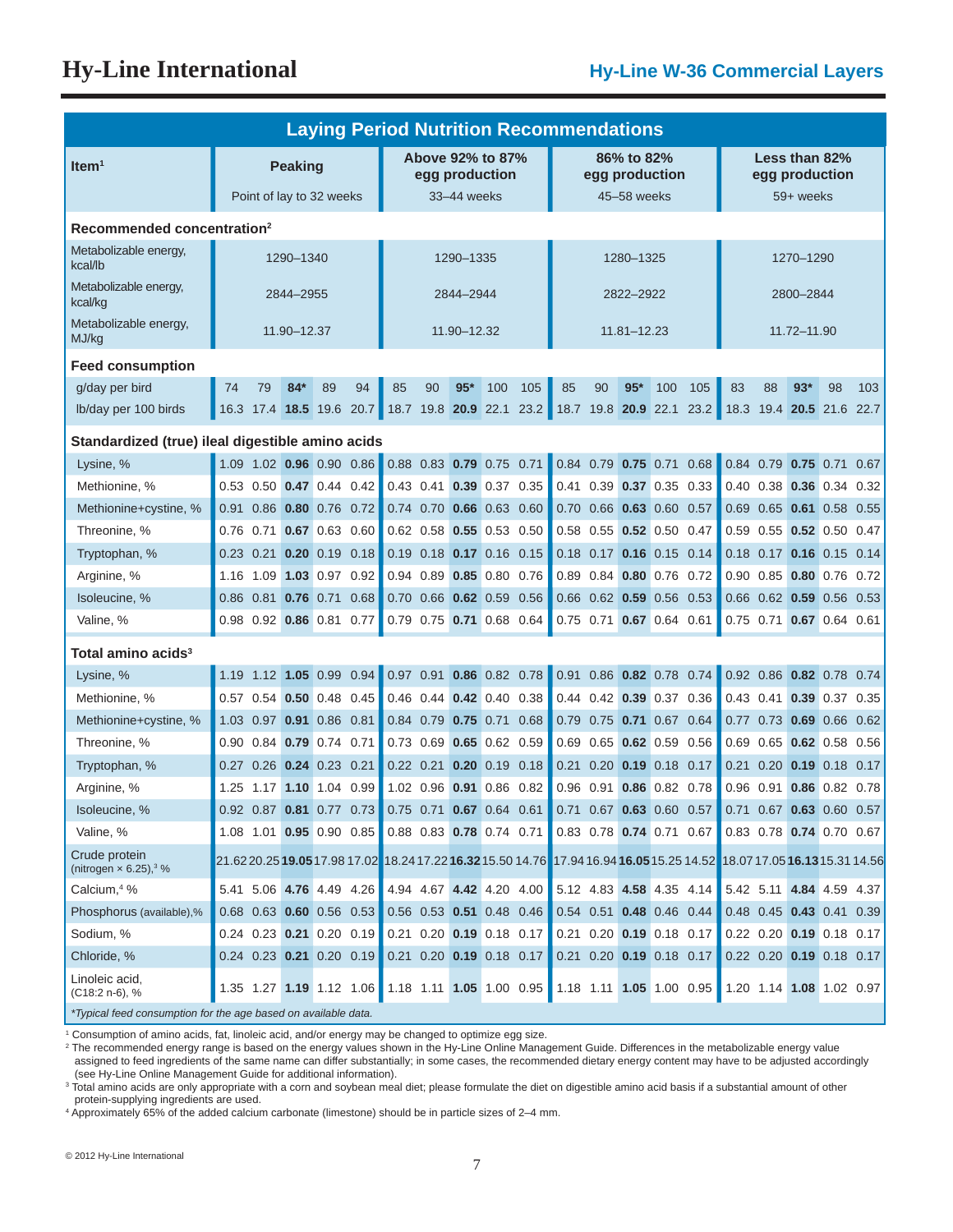### **Non-Fast Molting Recommendations**

#### **Non-Fast Molting**

Many producers use a Non-Fast Molting Program to induce molting. The Hy-Line laying hens will perform very well after a rest, particularly in the latter weeks of the molt cycle with excellent shell quality and persistency. The optimum age for molting depends on the current flocks' performance, local egg markets, and scheduling of the next pullet flock, but is usually between 65 to 75 weeks of age.

Induced molting can extend the productive life of a flock by improving rate of lay, shell quality, and albumen height. However, these levels will be somewhat lower than the best pre-molt values. Egg size will essentially remain unaffected and will continue to increase after egg production resumes.

Free access to water at all times during the non-fast molt is essential. It is important to know the sodium (Na) content of the drinking water. High sodium levels (i.e., 100 ppm or higher) can adversely affect this molt program.

The best post-molt egg production is achieved after a complete cessation of egg production that lasts for at least 2 weeks and a concomitant loss of body weight to the 18 week target weight. After the initial body weight loss, the body weight can be held steady by a combination of adjusting the number of feedings per day and/or a shift to a higher-energy (laying-hen-type) diet.

Because of the importance of the body weight loss during molt, it is recommeded to closely monitor the body weight of the flock during the molt process. Body weights should be collected twice per week from the same cages every time. The cages should be selected from bottom, middle, and top tiers; all rows; and from the front, middle, and end of the house.

The following table outlines the recommendations for the Non-Fast Molting Program recommended by Hy-Line.

| <b>Molt</b><br>day | Light                      | Feed<br>type               | Feed<br>modification <sup>1</sup>                                                         | Feed intake <sup>2</sup>                    | <b>House</b><br>temperature <sup>3</sup> | <b>Comments</b>                                                                                                                                                                                                                                       |
|--------------------|----------------------------|----------------------------|-------------------------------------------------------------------------------------------|---------------------------------------------|------------------------------------------|-------------------------------------------------------------------------------------------------------------------------------------------------------------------------------------------------------------------------------------------------------|
|                    | Hours<br>per day           |                            |                                                                                           | g/day per bird<br>(lb/day per 100<br>birds) | $°C$ ( $°F$ )                            |                                                                                                                                                                                                                                                       |
| $-7$ to<br>$-5$    | 16                         | Layer diet                 | Fine-particle<br>CaCO <sub>3</sub>                                                        | Full feed                                   | 24-25 (75-77)                            | Fine-particle CaCO <sub>2</sub> diet: Remove all large-particle<br>size $CaCO3$ and replace with fine-particle $CaCO3$                                                                                                                                |
| $-4$ to<br>$-1$    | 24                         | Layer diet                 | Fine-particle<br>CaCO <sub>3</sub> , no added<br>salt (NaCl)                              | Full feed                                   | 24-25 (75-77)                            | (less than 2 mm mean diameter). Do NOT change<br>the percent calcium in the laying-hen diet.                                                                                                                                                          |
| $0 - 6$            | $6 - 8^4$                  | Molt diet <sup>5</sup>     | Fine-particle<br>CaCO <sub>3</sub>                                                        | $54 - 64$<br>$(12 - 14)$                    | 27-28 (80-82)                            | The higher house temperatures will help reduce<br>feed intake and, in turn, facilitate a reduction in<br>body weight to the 18 week target weight (note<br>that white laying hens should not lose more than<br>24-25% of their pre-molt body weight). |
| $7 - 17$           | $6 - 8$                    | Molt diet                  |                                                                                           | 54-64 (12-14)                               | 27-28 (80-82)                            | Maintain body weight.                                                                                                                                                                                                                                 |
| $18 - 19$          | $12$ or<br>16 <sup>6</sup> | Layer<br>diet <sup>7</sup> | Mixture of fine-<br>and coarse-particle<br>CaCO <sub>3</sub> as in a<br>normal layer diet | 64-73<br>$(14 - 16)$                        | 27-28 (80-82)                            | Control (limit) feed intake to avoid fat birds.                                                                                                                                                                                                       |
| $20 - 21$          | 16 <sup>6</sup>            | Layer<br>diet <sup>7</sup> |                                                                                           | Full feed                                   | 26-27 (78-80)                            | Lower house temperature as needed to increase<br>feed intake.                                                                                                                                                                                         |
| $22 - 24$          | 16                         | Layer<br>$diet^7$          |                                                                                           | Full feed <sup>7</sup>                      | 24-25 (75-77)                            | Lower the ambient temperature to "normal."                                                                                                                                                                                                            |

<sup>1</sup> Include a probiotic or a complex-carbohydrate product (e.g., mannan-oligo-saccharide; MOS) at 0.5 kg per metric ton (1 lb per 2000 lb) finished diet through all stages of the molt program.

<sup>2</sup> Feed intake depends on house temperature. Lower temperatures (colder) may require more feed.

<sup>3</sup> Depends on air quality in house. The suggested house temperatures may not be achievable in cold weather.

4 Set lights at 8 hours or natural day length in open-sided houses. Normally, it is not necessary to change the light intensity.

 $^5$ The Molt Diet is high in fiber (low in energy) and contains no added sodium (Na) (i.e., no added NaCl or NaHCO $_{\rm 3}$ ).

<sup>6</sup> Light-stimulate the birds to bring the birds into production by increasing the light hours to the number of hours they were given before the molt (e.g., 15 or 16

hours). This increase can be performed over 1 week (i.e., from 8 hours to 16 hours in a single day) or over 2 weeks (i.e., from 8 to 12 hours and then from 12 to 16 hours). Monitor and control feed intake for the first few days after light stimulation to avoid fat birds as they are getting back into lay (which would significantly increase egg weight in the second cycle).

<sup>7</sup> According to the post-molt nutrition recommendations.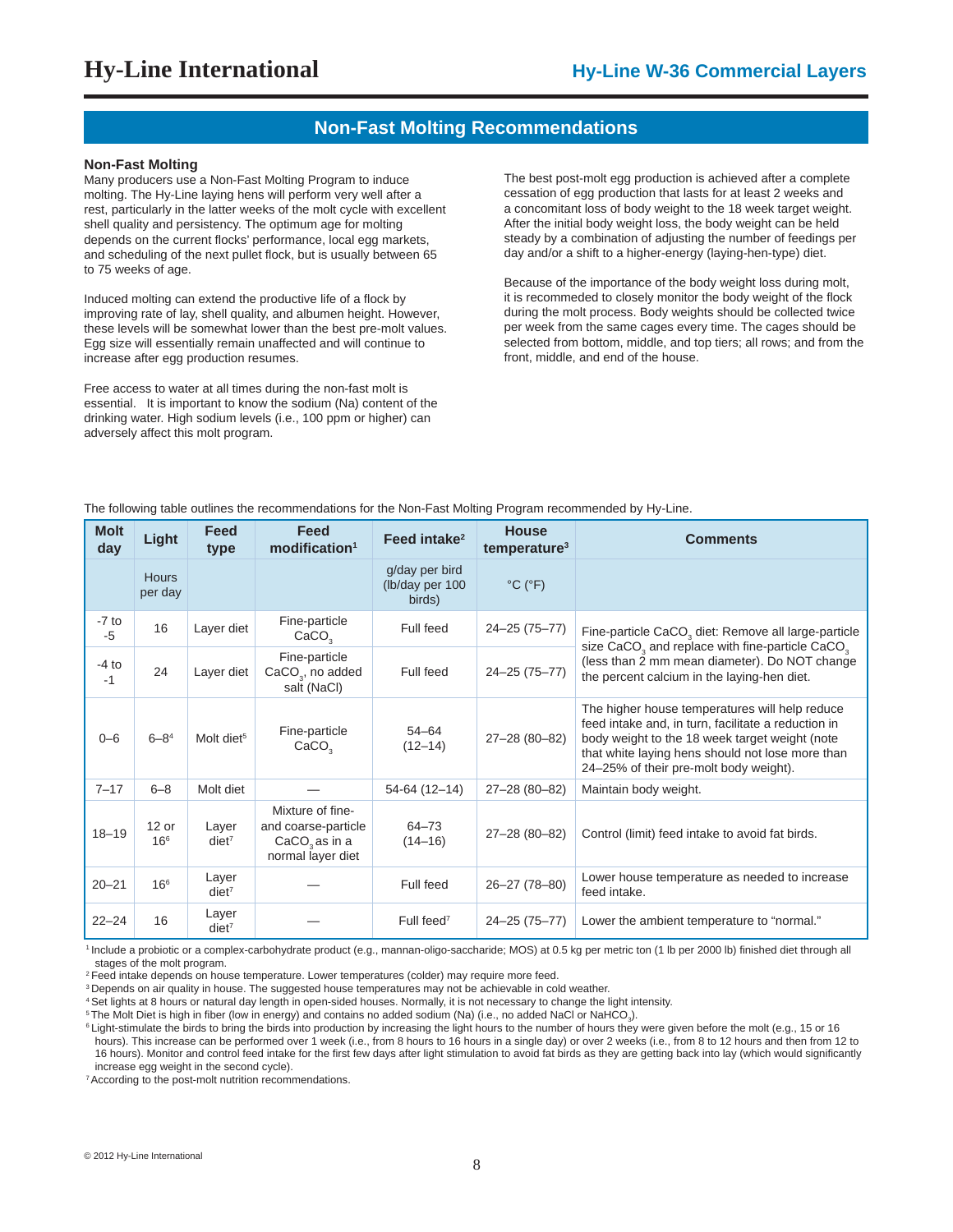| <b>Molt Nutrition Recommendations</b>           |                  |  |  |  |  |  |
|-------------------------------------------------|------------------|--|--|--|--|--|
| Recommended concentration <sup>1</sup>          | <b>Molt Diet</b> |  |  |  |  |  |
| Metabolizable energy, kcal/lb                   | 1000-1270        |  |  |  |  |  |
| Metabolizable energy, kcal/kg                   | 2205-2800        |  |  |  |  |  |
| Metabolizable energy, MJ/kg                     | $9.23 - 11.72$   |  |  |  |  |  |
| Minimum recommended concentration               |                  |  |  |  |  |  |
| Standardized (true) ileal digestibility         |                  |  |  |  |  |  |
| Lysine, %                                       | 0.30             |  |  |  |  |  |
| Methionine, %                                   | 0.15             |  |  |  |  |  |
| Methionine+cystine, %                           | 0.32             |  |  |  |  |  |
| Threonine, %                                    | 0.18             |  |  |  |  |  |
| Tryptophan, %                                   | 0.10             |  |  |  |  |  |
| Arginine, %                                     | 0.38             |  |  |  |  |  |
| Isoleucine, %                                   | 0.18             |  |  |  |  |  |
| Valine, %                                       | 0.23             |  |  |  |  |  |
| Total amino acids <sup>2</sup>                  |                  |  |  |  |  |  |
| Lysine, %                                       | 0.33             |  |  |  |  |  |
| Methionine, %                                   | 0.16             |  |  |  |  |  |
| Methionine+cystine, %                           | 0.36             |  |  |  |  |  |
| Threonine, %                                    | 0.21             |  |  |  |  |  |
| Tryptophan, %                                   | 0.12             |  |  |  |  |  |
| Arginine, %                                     | 0.41             |  |  |  |  |  |
| Isoleucine, %                                   | 0.20             |  |  |  |  |  |
| Valine, %                                       | 0.26             |  |  |  |  |  |
| Crude protein (nitrogen x 6.25), <sup>2</sup> % | 8.50             |  |  |  |  |  |
| Calcium, <sup>3</sup> %                         | $1.3 - 2.0$      |  |  |  |  |  |
| Phosphorus (available), %                       | 0.25             |  |  |  |  |  |
| Sodium, <sup>4</sup> %                          | 0.03             |  |  |  |  |  |
| Chloride, %                                     | 0.03             |  |  |  |  |  |

1 The recommended energy range is based on the energy values shown in the Hy-Line Online Management Guide. Differences in the metabolizable energy value assigned to feed ingredients of the same name can differ substantially; in some cases, the recommended dietary energy content may have to be adjusted accordingly (see Hy-Line Online Management Guide for additional information).

2 Total amino acids are only appropriate with a corn and soybean meal diet; please formulate the diet on digestible amino acid basis if a substantial amount of other protein-supplying ingredients are used.

3 The added calcium carbonate (limestone) should be in particle sizes of less than 2 mm.

4 The sodium content in the Molt Diet should not exceed 0.035%.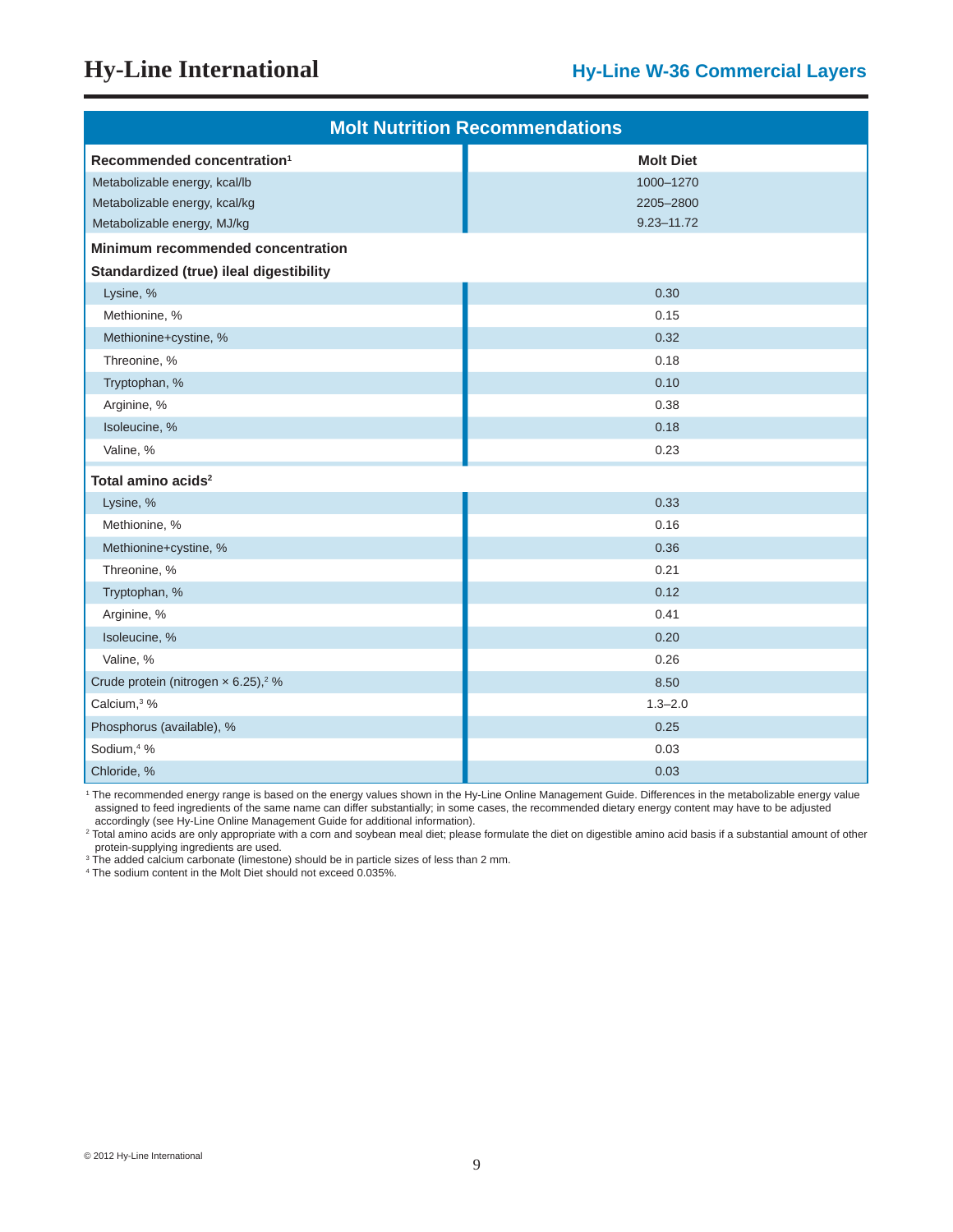### **Post-Molt Nutrition Recommendations**

After the Molt diet, when egg production commences, formulate diets according to level of desired percentage egg production and egg weight. The Post-Molt diets are formulated similar to that of the last laying hen diet fed, albeit with the following modifications:

- 20 kcal/kg (9 kcal/lb, 0.08 MJ/kg) less energy,

- 5% reduction in amino acid levels (corresponding to about 0.25 percentage points less crude protein),

- increased calcium content (see tables below), and

- decreased available-phosphorus content (see tables below).

| Minimum recommended daily<br>consumption | <b>Peaking</b> | Above 83% to 78%<br>egg production | 77 to 75%<br>egg production | Less than 75%<br>egg production |
|------------------------------------------|----------------|------------------------------------|-----------------------------|---------------------------------|
| $\mathsf{\sim}$ Calcium, g/day           | 4.35           | 4.55                               | 4.75                        | 4.95                            |
| Phosphorus (available), mg/day           | 500            | 450                                | 400                         | 350                             |

| Recommended post-molt dietary calcium and available phosphorus contents |      |      |         |      |      |  |  |  |  |  |  |
|-------------------------------------------------------------------------|------|------|---------|------|------|--|--|--|--|--|--|
| <b>Peaking</b>                                                          |      |      |         |      |      |  |  |  |  |  |  |
| Feed consumption, g/day per bird                                        | 81   | 86   | $91*$   | 96   | 101  |  |  |  |  |  |  |
| Feed consumption, lb/day per 100 birds                                  | 17.9 | 19.0 | $20.1*$ | 21.2 | 22.3 |  |  |  |  |  |  |
| Calcium, <sup>1</sup> %                                                 | 5.37 | 5.06 | 4.78    | 4.53 | 4.31 |  |  |  |  |  |  |
| Phosphorus (available), %                                               | 0.62 | 0.58 | 0.55    | 0.52 | 0.50 |  |  |  |  |  |  |
| Above 83% to 78% egg production                                         |      |      |         |      |      |  |  |  |  |  |  |
| Feed consumption, g/day per bird                                        | 83   | 88   | $93*$   | 98   | 103  |  |  |  |  |  |  |
| Feed consumption, lb/day per 100 birds                                  | 18.3 | 19.4 | $20.5*$ | 21.6 | 22.7 |  |  |  |  |  |  |
| Calcium, <sup>1</sup> %                                                 | 5.48 | 5.17 | 4.89    | 4.64 | 4.42 |  |  |  |  |  |  |
| Phosphorus (available), %                                               | 0.54 | 0.51 | 0.48    | 0.46 | 0.44 |  |  |  |  |  |  |
| 77 to 75% egg production                                                |      |      |         |      |      |  |  |  |  |  |  |
| Feed consumption, g/day per bird                                        | 85   | 90   | $95*$   | 100  | 105  |  |  |  |  |  |  |
| Feed consumption, Ib/day per 100 birds                                  | 18.7 | 19.8 | $20.9*$ | 22.1 | 23.2 |  |  |  |  |  |  |
| Calcium, <sup>1</sup> %                                                 | 5.59 | 5.28 | 5.00    | 4.75 | 4.52 |  |  |  |  |  |  |
| Phosphorus (available), %                                               | 0.47 | 0.44 | 0.42    | 0.40 | 0.38 |  |  |  |  |  |  |
| Less than 75% egg production                                            |      |      |         |      |      |  |  |  |  |  |  |
| Feed consumption, g/day per bird                                        | 86   | 91   | $96*$   | 101  | 106  |  |  |  |  |  |  |
| Feed consumption, lb/day per 100 birds                                  | 19.0 | 20.1 | $21.2*$ | 22.3 | 23.4 |  |  |  |  |  |  |
| Calcium, <sup>1</sup> %                                                 | 5.76 | 5.44 | 5.16    | 4.90 | 4.67 |  |  |  |  |  |  |
| Phosphorus (available), %                                               | 0.41 | 0.38 | 0.36    | 0.35 | 0.33 |  |  |  |  |  |  |
| * Typical feed consumption based on available data.                     |      |      |         |      |      |  |  |  |  |  |  |

1 Approximately 65% of the added calcium carbonate (limestone) should be in particle sizes of 2–4 mm.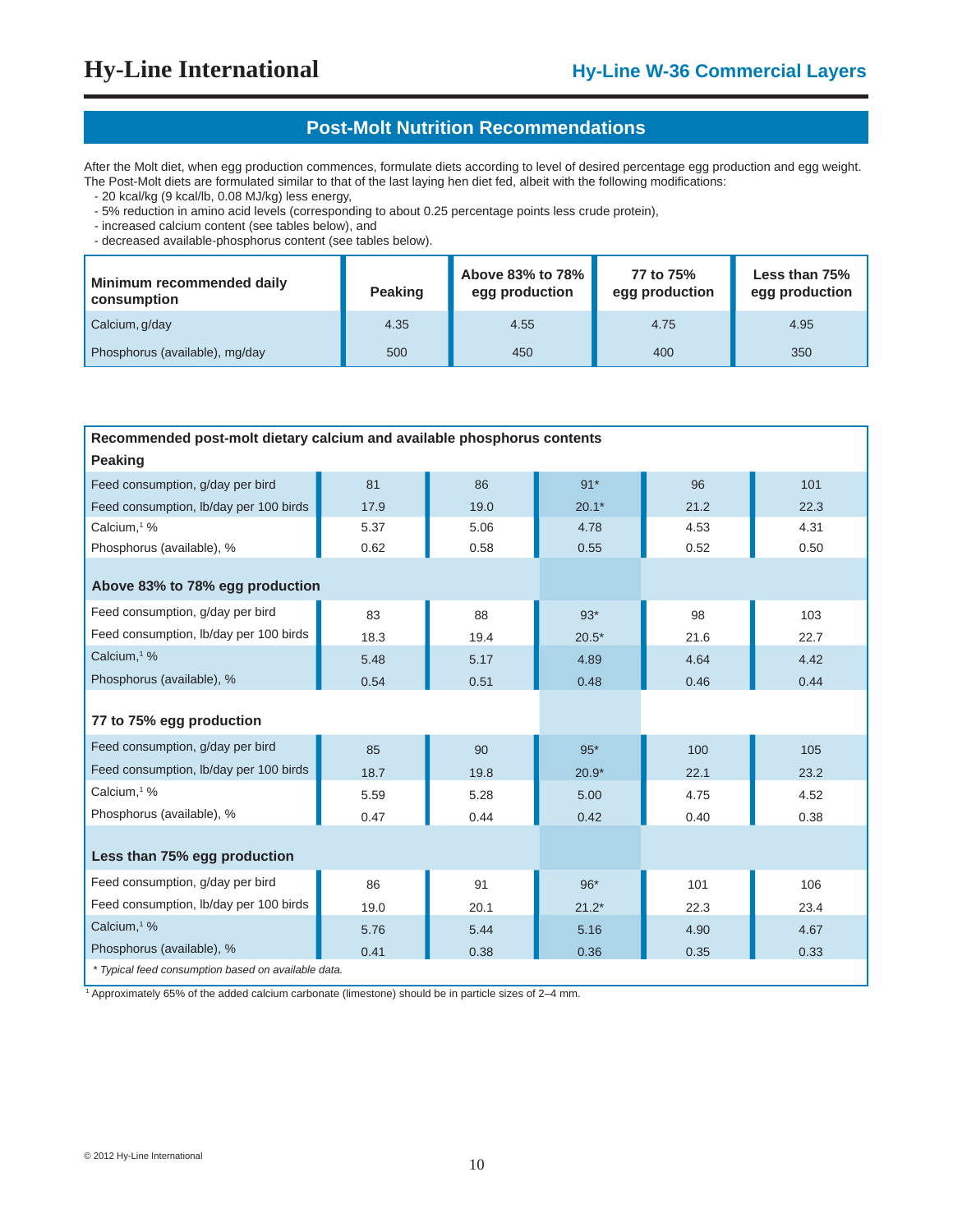|                    | <b>Performance Table</b> |                         |                         |                       |                       |                       |                                  |           |                               |       |                            |                                       |                      |                            |                                      |                                  |                |              |                      |
|--------------------|--------------------------|-------------------------|-------------------------|-----------------------|-----------------------|-----------------------|----------------------------------|-----------|-------------------------------|-------|----------------------------|---------------------------------------|----------------------|----------------------------|--------------------------------------|----------------------------------|----------------|--------------|----------------------|
|                    |                          | % Hen-Day<br>Production | Mortality<br>Cumulative | Eggs                  | Hen-Day<br>Cumulative |                       | Hen-Housed<br>Eggs<br>Cumulative |           | <b>Body Weight</b>            |       | Average<br>Egg Weight'     | %<br>Grade A<br>Large<br>and<br>Above |                      | Feed<br>Consumption        | Hen-Housed<br>Egg Mass<br>Cumulative |                                  |                | Egg Quality  |                      |
| Age<br>in<br>Weeks | Optimum<br>Conditions    | Average<br>Conditions   | $\%$                    | Optimum<br>Conditions | Average<br>Conditions | Optimum<br>Conditions | Average<br>Conditions            | kg        | lb                            | g/egg | Net lb/30<br>dozen<br>case | 23 oz/<br>dozen                       | g/day<br>per<br>bird | lb/day<br>per 100<br>birds | kg                                   | $\mathsf{lb}$                    | Haugh<br>Units | %<br>Solids* | Breaking<br>Strength |
| 18                 | $\overline{2}$           | 3                       | 0.0                     | 0.1                   | 0.2                   | 0.1                   | 0.2                              | 1.28      | 2.82                          | 43.2  | 35.2                       | $\mathbf{1}$                          | 68                   | 15.0                       | 0.01                                 | 0.02                             | 98.0           | 22.4         | 4280                 |
| 19                 | 22                       | 15                      | 0.1                     | 1.7                   | 1.3                   | 1.7                   | 1.3                              | 1.34      | 2.95                          | 44.3  | 36.0                       | $\overline{2}$                        | 70                   | 15.4                       | 0.06                                 | 0.13                             | 97.8           | 22.5         | 4270                 |
| 20                 | 50                       | 35                      | 0.1                     | 5.2                   | 3.7                   | 5.2                   | 3.7                              | 1.38      | 3.04                          | 45.8  | 36.5                       | 3                                     | 72                   | 15.9                       | 0.2                                  | 0.4                              | 97.6           | 22.9         | 4260                 |
| 21                 | 75                       | 62                      | 0.2                     | 10.4                  | 8.1                   | 10.4                  | 8.0                              | 1.43      | 3.15                          | 47.4  | 38.7                       | 10                                    | 74                   | 16.3                       | 0.4                                  | 0.8                              | 97.2           | 23.1         | 4250                 |
| 22                 | 88                       | 82                      | 0.3                     | 16.6                  | 13.8                  | 16.6                  | 13.8                             | 1.46      | 3.22                          | 49.6  | 40.5                       | 22                                    | 76                   | 16.8                       | 0.7                                  | 1.5                              | 96.8           | 23.2         | 4250                 |
| 23                 | 92                       | 90                      | 0.4                     | 23.0                  | 20.1                  | 23.0                  | 20.0                             | 1.47      | 3.24                          | 51.4  | 42.1                       | 38                                    | 81                   | 17.9                       | 1.0                                  | 2.2                              | 96.4           | 23.4         | 4240                 |
| 24                 | 94                       | 93                      | 0.4                     | 29.6                  | 26.6                  | 29.5                  | 26.5                             | 1.48      | 3.26                          | 52.9  | 43.5                       | 52                                    | 85                   | 18.7                       | 1.4                                  | 3.0                              | 96.0           | 23.5         | 4240                 |
| 25                 | 95                       | 94                      | 0.5                     | 36.3                  | 33.2                  | 36.1                  | 33.1                             | 1.49      | 3.29                          | 53.9  | 44.6                       | 63                                    | 88                   | 19.4                       | 1.7                                  | 3.8                              | 95.6           | 23.6         | 4230                 |
| 26                 | 96                       | 95                      | 0.6                     | 43.0                  | 39.8                  | 42.8                  | 39.7                             | 1.50      | 3.31                          | 54.9  | 45.2                       | 69                                    | 90                   | 19.8                       | 2.1                                  | 4.6                              | 95.3           | 23.7         | 4220                 |
| 27                 | 96                       | 95                      | 0.7                     | 49.7                  | 46.5                  | 49.5                  | 46.3                             | 1.51      | 3.33                          | 55.5  | 45.6                       | 72                                    | 91                   | 20.1                       | 2.5                                  | 5.5                              | 95.0           | 23.8         | 4210                 |
| 28                 | 96                       | 95                      | 0.8                     | 56.4                  | 53.1                  | 56.2                  | 52.9                             | 1.51      | 3.33                          | 56.3  | 46.0                       | 76                                    | 92                   | 20.3                       | 2.9                                  | 6.3                              | 94.6           | 23.9         | 4200                 |
| 29                 | 96                       | 95                      | 0.9                     | 63.1                  | 59.8                  | 62.8                  | 59.5                             | 1.52      | 3.35                          | 56.9  | 46.5                       | 79                                    | 93                   | 20.5                       | 3.3                                  | 7.2                              | 94.2           | 24.0         | 4190                 |
| 30                 | 96                       | 95                      | 1.0                     | 69.9                  | 66.4                  | 69.5                  | 66.1                             | 1.52      | 3.35                          | 57.5  | 47.0                       | 83                                    | 93                   | 20.5                       | 3.6                                  | 8.0                              | 93.9           | 24.1         | 4180                 |
| 31                 | 96                       | 94                      | 1.0                     | 76.6                  | 73.0                  | 76.1                  | 72.6                             | 1.52      | 3.35                          | 57.8  | 47.3                       | 85                                    | 94                   | 20.7                       | 4.0                                  | 8.9                              | 93.6           | 24.2         | 4170                 |
| 32                 | 95                       | 94                      | 1.1                     | 83.2                  | 79.6                  | 82.7                  | 79.1                             | 1.52      | 3.35                          | 58.2  | 47.4                       | 86                                    | 94                   | 20.7                       | 4.4                                  | 9.7                              | 93.2           | 24.3         | 4160                 |
| 33                 | 95                       | 94                      | 1.2                     | 89.9                  | 86.2                  | 89.3                  | 85.6                             | 1.52      | 3.35                          | 58.5  | 47.8                       | 88                                    | 95                   | 20.9                       | 4.8                                  | 10.6                             | 92.9           | 24.4         | 4150                 |
| 34                 | 95                       | 93                      | 1.3                     | 96.5                  | 92.7                  | 95.8                  | 92.0                             | 1.53      | 3.37                          | 58.9  | 48.2                       | 90                                    | 95                   | 20.9                       | 5.2                                  | 11.5                             | 92.6           | 24.4         | 4140                 |
| 35                 | 95                       | 93                      | 1.3                     | 103.2                 | 99.2                  | 102.4                 | 98.4                             | 1.53      | 3.37                          | 59.2  | 48.3                       | 91                                    | 96                   | 21.2                       | 5.6                                  | 12.3                             | 92.3           | 24.5         | 4130                 |
| 36                 | 94                       | 93                      | 1.4                     | 109.8                 | 105.7                 | 108.9                 | 104.8                            | 1.53      | 3.37                          | 59.5  | 48.4                       | 92                                    | 96                   | 21.2                       | 6.0                                  | 13.2                             | 92.0           | 24.5         | 4120                 |
| 37                 | 94                       | 92                      | 1.5                     | 116.3                 | 112.1                 | 115.4                 | 111.2                            | 1.54      | 3.40                          | 59.8  | 48.5                       | 92                                    | 97                   | 21.4                       | 6.4                                  | 14.1                             | 91.7           | 24.6         | 4110                 |
| 38                 | 94                       | 92                      | 1.5                     | 122.9                 | 118.6                 | 121.9                 | 117.5                            | 1.54      | 3.40                          | 60.1  | 48.6                       | 93                                    | 97                   | 21.4                       | 6.8                                  | 14.9                             | 91.4           | 24.6         | 4110                 |
| 39                 | 93                       | 92                      | 1.6                     | 129.4                 | 125.0                 | 128.3                 | 123.9                            | 1.54      | 3.40                          | 60.2  | 48.7                       | 93                                    | 97                   | 21.4                       | 7.1                                  | 15.8                             | 91.1           | 24.6         | 4100                 |
| 40                 | 93                       | 92                      | 1.7                     | 135.9                 | 131.5                 | 134.7                 | 130.2                            | 1.54      | 3.40                          | 60.4  | 48.8                       | 93                                    | 98                   | 21.6                       | 7.5                                  | 16.6                             | 90.8           | 24.6         | 4100                 |
| 41                 | 93                       | 92                      | 1.7                     | 142.5                 | 137.9                 | 141.1                 | 136.5                            | 1.54      | 3.40                          | 60.6  | 49.0                       | 94                                    | 98                   | 21.6                       | 7.9                                  | 17.5                             | 90.5           | 24.6         | 4090                 |
| 42                 | 92                       | 91                      | 1.8                     | 148.9                 | 144.3                 | 147.4                 | 142.8                            | 1.54      | 3.40                          | 60.8  | 49.4                       | 95                                    | 98                   | 21.6                       | 8.3                                  | 18.3                             | 90.3           | 24.7         | 4090                 |
| 43                 | 92                       | 91                      | 1.9                     | 155.3                 | 150.6                 | 153.7                 | 149.0                            | 1.54      | 3.40                          | 60.9  | 49.4                       | 94                                    | 99                   | 21.8                       | 8.7                                  | 19.2                             | 90.0           | 24.7         | 4085                 |
| 44                 | 92                       | 90                      | 1.9                     | 161.8                 | 156.9                 | 160.0                 | 155.2                            | 1.55      | 3.42                          | 61.0  | 49.4                       | 94                                    | 99                   | 21.8                       | 9.1                                  | 20.0                             | 89.7           | 24.7         | 4085                 |
| 45                 | 91                       | 90                      | 2.0                     | 168.1                 | 163.2                 | 166.3                 | 161.4                            | 1.55      | 3.42                          | 61.1  | 49.5                       | 94                                    | 99                   | 21.8                       | 9.5                                  | 20.9                             | 89.5           | 24.7         | 4080                 |
| 46                 | 91                       | 90                      | 2.0                     | 174.5                 | 169.5                 | 172.5                 | 167.6                            | 1.55      | 3.42                          | 61.1  | 49.6                       | 94                                    | 100                  | 22.0                       | 9.9                                  | 21.7                             | 89.2           | 24.7         | 4080                 |
| 47                 | 91                       | 89                      | 2.1                     | 180.9                 | 175.8                 | 178.7                 | 173.7                            | 1.55      | 3.42                          | 61.2  | 49.7                       | 94                                    | 100                  | 22.0                       | 10.2                                 | 22.6                             | 89.1           | 24.7         | 4075                 |
| 48                 | 90                       | 89                      | 2.2                     | 187.2                 | 182.0                 | 184.9                 | 179.8                            |           | $1.55$ 3.42 61.3              |       | 49.7                       | 94                                    | 100                  | 22.0                       |                                      | 10.6 23.4 88.9                   |                | 24.7         | 4075                 |
| 49                 | 90                       | 89                      | 2.3                     | 193.5                 | 188.2                 | 191.1                 | 185.8                            |           | $1.55$ 3.42 61.3              |       | 49.8                       | 94                                    | 100                  | 22.0                       |                                      | 11.0 24.3 88.6                   |                | 24.7         | 4070                 |
| 50                 | 90                       | 88                      | 2.4                     | 199.8                 | 194.4                 | 197.2                 | 191.9                            |           | 1.55 3.42 61.3                |       | 49.8                       | 93                                    | 101                  | 22.3                       |                                      | 11.4 25.1 88.5                   |                | 24.7         | 4070                 |
| 51                 | 89                       | 88                      | 2.5                     | 206.0                 | 200.6                 | 203.3                 | 197.9                            |           | 1.55 3.42 61.5                |       | 49.8                       | 93                                    | 101                  | 22.3                       |                                      | 11.8 25.9 88.3                   |                | 24.7         | 4065                 |
| 52                 | 89                       | 88                      | 2.6                     | 212.2                 | 206.7                 | 209.4                 | 203.9                            |           | $1.56$ 3.44                   | 61.6  | 49.9                       | 93                                    | 101                  | 22.3                       |                                      | 12.1 26.8 88.1                   |                | 24.7         | 4065                 |
| 53                 | 88                       | 87                      | 2.7                     | 218.4                 | 212.8                 | 215.3                 | 209.8                            |           | $1.56$ 3.44                   | 61.6  | 50.0                       | 93                                    | 101                  | 22.3                       |                                      |                                  | 12.5 27.6 87.9 | 24.7         | 4060                 |
| 54                 | 88                       | 87                      | 2.8                     | 224.6                 | 218.9                 | 221.3                 | 215.7                            | 1.56 3.44 |                               | 61.7  | 50.0                       | 93                                    | 100                  | 22.0                       |                                      |                                  | 12.9 28.4 87.7 | 24.7         | 4060                 |
| 55                 | 88                       | 87                      | 2.9                     | 230.7                 | 225.0                 | 227.3                 | 221.6                            |           | $1.56$ 3.44                   | 61.8  | 50.1                       | 93                                    | 100                  | 22.0                       |                                      | 13.3 29.2 87.6                   |                | 24.7         | 4050                 |
| 56                 | 88                       | 86                      | 3.0                     | 236.9                 | 231.0                 | 233.3                 | 227.5                            | 1.56      | 3.44                          | 62.0  | 50.1                       | 92                                    | 100                  | 22.0                       |                                      | 13.6 30.1 87.5                   |                | 24.7         | 4050                 |
| 57                 | 87                       | 86                      | 3.1                     | 243.0                 | 237.0                 | 239.2                 | 233.3                            |           | $1.56$ 3.44                   | 62.0  | 50.2                       | 92                                    | 100                  | 22.0                       |                                      | $14.0$ 30.9 87.3                 |                | 24.7         | 4045                 |
| 58<br>59           | 87                       | 86<br>85                | 3.2<br>3.3              | 249.1<br>255.2        | 243.0<br>249.0        | 245.1<br>251.0        | 239.1<br>244.9                   |           | $1.56$ 3.44<br>1.56 3.44 62.2 | 62.1  | 50.2<br>50.2               | 92<br>92                              | 100<br>100           | 22.0<br>22.0               |                                      | 14.4 31.7 87.2<br>14.7 32.5 87.1 |                | 24.7<br>24.7 | 4045<br>4040         |
|                    | 87                       |                         |                         |                       |                       |                       |                                  |           |                               |       |                            |                                       |                      |                            |                                      |                                  |                |              |                      |

\* Egg weights after 40 weeks of age assume phase feeding of protein to limit egg size.

\*\* Percent solids in liquid egg mix of white and yolk.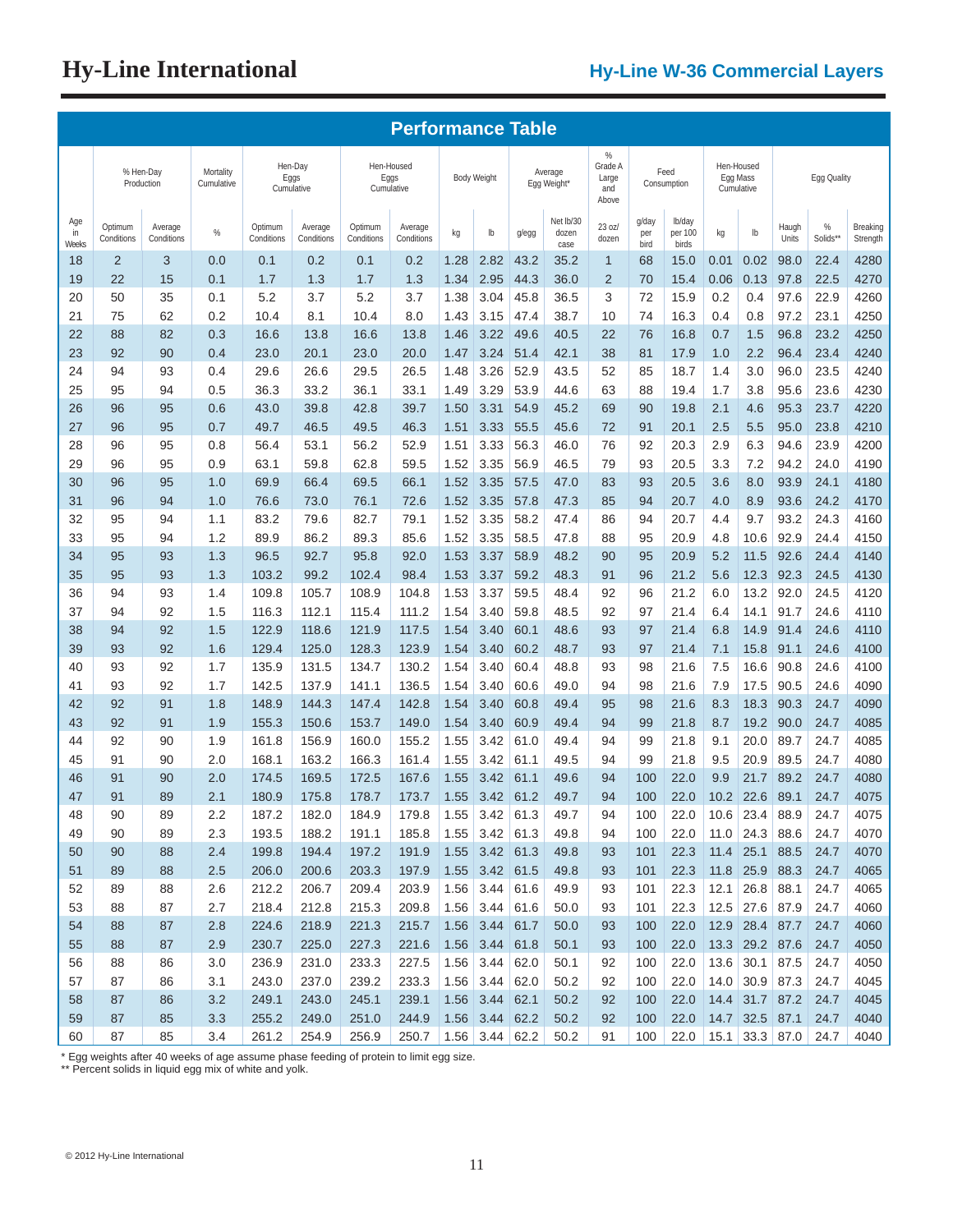|                     | <b>Performance Table</b> |                         |                         |                       |                       |                       |                                  |      |                    |       |                            |                                       |                      |                            |      |                                      |                |               |                      |
|---------------------|--------------------------|-------------------------|-------------------------|-----------------------|-----------------------|-----------------------|----------------------------------|------|--------------------|-------|----------------------------|---------------------------------------|----------------------|----------------------------|------|--------------------------------------|----------------|---------------|----------------------|
|                     |                          | % Hen-Day<br>Production | Mortality<br>Cumulative | Cumulative            | Hen-Day<br>Eggs       |                       | Hen-Housed<br>Eggs<br>Cumulative |      | <b>Body Weight</b> |       | Average<br>Egg Weight*     | %<br>Grade A<br>Large<br>and<br>Above |                      | Feed<br>Consumption        |      | Hen-Housed<br>Egg Mass<br>Cumulative |                | Egg Quality   |                      |
| Age<br>in.<br>Weeks | Optimum<br>Conditions    | Average<br>Conditions   | $\%$                    | Optimum<br>Conditions | Average<br>Conditions | Optimum<br>Conditions | Average<br>Conditions            | kg   | $\mathsf{lb}$      | g/egg | Net lb/30<br>dozen<br>case | 23 oz/<br>dozen                       | g/day<br>per<br>bird | lb/day<br>per 100<br>birds | kg   | $\mathsf{lb}$                        | Haugh<br>Units | %<br>Solids** | Breaking<br>Strength |
| 61                  | 86                       | 85                      | 3.5                     | 267.3                 | 260.9                 | 262.7                 | 256.4                            | 1.56 | 3.44               | 63.4  | 50.3                       | 91                                    | 99                   | 21.8                       | 15.5 | 34.1                                 | 86.9           | 24.7          | 4035                 |
| 62                  | 86                       | 84                      | 3.6                     | 273.3                 | 266.8                 | 268.5                 | 262.1                            | 1.56 | 3.44               | 63.4  | 50.3                       | 91                                    | 99                   | 21.8                       | 15.8 | 34.9                                 | 86.8           | 24.7          | 4030                 |
| 63                  | 86                       | 84                      | 3.7                     | 279.3                 | 272.7                 | 274.3                 | 267.7                            | 1.56 | 3.44               | 63.4  | 50.3                       | 91                                    | 99                   | 21.8                       | 16.2 | 35.7                                 | 86.7           | 24.7          | 4020                 |
| 64                  | 85                       | 83                      | 3.8                     | 285.3                 | 278.5                 | 280.0                 | 273.3                            | 1.56 | 3.44               | 63.5  | 50.4                       | 91                                    | 99                   | 21.8                       | 16.5 | 36.5                                 | 86.6           | 24.7          | 4010                 |
| 65                  | 85                       | 83                      | 3.9                     | 291.2                 | 284.3                 | 285.7                 | 278.9                            | 1.56 | 3.44               | 63.5  | 50.4                       | 91                                    | 99                   | 21.8                       | 16.9 | 37.2                                 | 86.5           | 24.7          | 4005                 |
| 66                  | 85                       | 83                      | 4.0                     | 297.2                 | 290.1                 | 291.5                 | 284.5                            | 1.56 | 3.44               | 63.6  | 50.5                       | 91                                    | 98                   | 21.6                       | 17.2 | 38.0                                 | 86.4           | 24.7          | 3990                 |
| 67                  | 84                       | 82                      | 4.2                     | 303.0                 | 295.8                 | 297.1                 | 290.0                            | 1.56 | 3.44               | 63.6  | 50.5                       | 91                                    | 98                   | 21.6                       | 17.6 | 38.8                                 | 86.3           | 24.7          | 3985                 |
| 68                  | 84                       | 82                      | 4.3                     | 308.9                 | 301.6                 | 302.7                 | 295.5                            | 1.56 | 3.44               | 63.6  | 50.5                       | 91                                    | 98                   | 21.6                       | 17.9 | 39.6                                 | 86.2           | 24.7          | 3970                 |
| 69                  | 84                       | 82                      | 4.4                     | 314.8                 | 307.3                 | 308.3                 | 301.0                            | 1.56 | 3.44               | 63.6  | 50.5                       | 91                                    | 98                   | 21.6                       | 18.3 | 40.3                                 | 86.1           | 24.7          | 3960                 |
| 70                  | 83                       | 81                      | 4.5                     | 320.6                 | 313.0                 | 313.9                 | 306.4                            | 1.56 | 3.44               | 63.6  | 50.5                       | 91                                    | 98                   | 21.6                       | 18.6 | 41.1                                 | 86.0           | 24.7          | 3955                 |
| 71                  | 83                       | 81                      | 4.7                     | 326.4                 | 318.6                 | 319.4                 | 311.8                            | 1.56 | 3.44               | 63.6  | 50.5                       | 91                                    | 98                   | 21.6                       | 19.0 | 41.8                                 | 85.9           | 24.7          | 3950                 |
| 72                  | 83                       | 81                      | 4.8                     | 332.2                 | 324.3                 | 325.0                 | 317.2                            | 1.56 | 3.44               | 63.6  | 50.5                       | 91                                    | 98                   | 21.6                       | 19.3 | 42.6                                 | 85.8           | 24.7          | 3945                 |
| 73                  | 82                       | 80                      | 4.9                     | 338.0                 | 329.9                 | 330.4                 | 322.5                            | 1.56 | 3.44               | 63.6  | 50.5                       | 91                                    | 98                   | 21.6                       | 19.7 | 43.3                                 | 85.7           | 24.7          | 3940                 |
| 74                  | 82                       | 80                      | 5.0                     | 343.7                 | 335.5                 | 335.9                 | 327.8                            | 1.56 | 3.44               | 63.7  | 50.6                       | 91                                    | 98                   | 21.6                       | 20.0 | 44.1                                 | 85.6           | 24.7          | 3940                 |
| 75                  | 82                       | 80                      | 5.1                     | 349.4                 | 341.1                 | 341.3                 | 333.1                            | 1.56 | 3.44               | 63.7  | 50.6                       | 90                                    | 98                   | 21.6                       | 20.3 | 44.8                                 | 85.5           | 24.7          | 3930                 |
| 76                  | 81                       | 79                      | 5.3                     | 355.1                 | 346.6                 | 346.7                 | 338.4                            | 1.56 | 3.44               | 63.7  | 50.6                       | 90                                    | 97                   | 21.4                       | 20.7 | 45.6                                 | 85.4           | 24.7          | 3930                 |
| 77                  | 81                       | 79                      | 5.4                     | 360.8                 | 352.2                 | 352.0                 | 343.6                            | 1.56 | 3.44               | 63.7  | 50.6                       | 90                                    | 97                   | 21.4                       | 21.0 | 46.3                                 | 85.3           | 24.7          | 3920                 |
| 78                  | 81                       | 78                      | 5.5                     | 366.5                 | 357.6                 | 357.4                 | 348.8                            | 1.56 | 3.44               | 63.8  | 50.6                       | 90                                    | 97                   | 21.4                       | 21.3 | 47.0                                 | 85.2           | 24.7          | 3920                 |
| 79                  | 80                       | 78                      | 5.6                     | 372.1                 | 363.1                 | 362.7                 | 353.9                            | 1.56 | 3.44               | 63.8  | 50.6                       | 90                                    | 97                   | 21.4                       | 21.7 | 47.8                                 | 85.1           | 24.7          | 3910                 |
| 80                  | 80                       | 77                      | 5.7                     | 377.7                 | 368.5                 | 368.0                 | 359.0                            | 1.56 | 3.44               | 63.8  | 50.6                       | 90                                    | 97                   | 21.4                       | 22.0 | 48.5                                 | 85.0           | 24.7          | 3910                 |

\* Egg weights after 40 weeks of age assume phase feeding of protein to limit egg size.

\*\* Percent solids in liquid egg mix of white and yolk.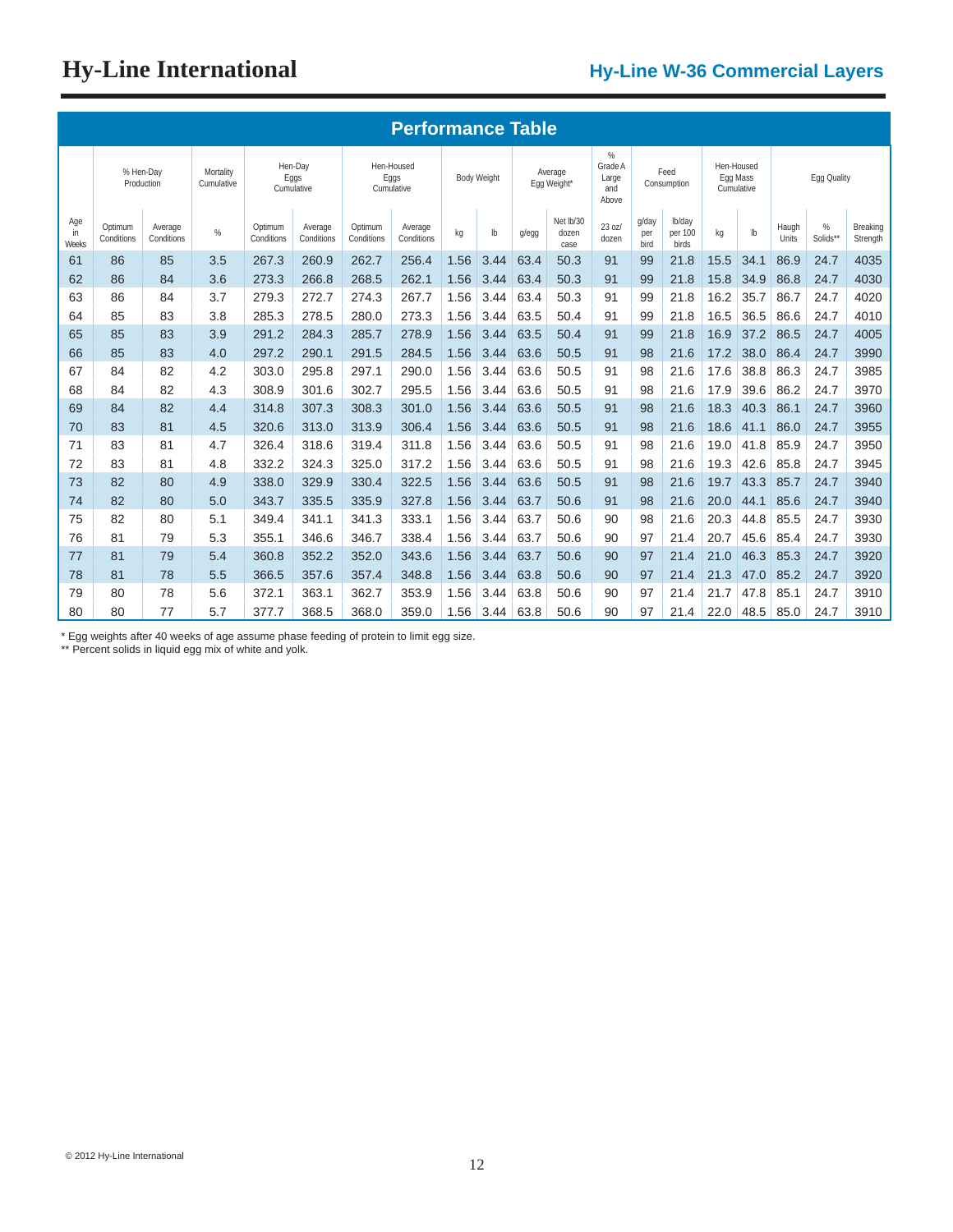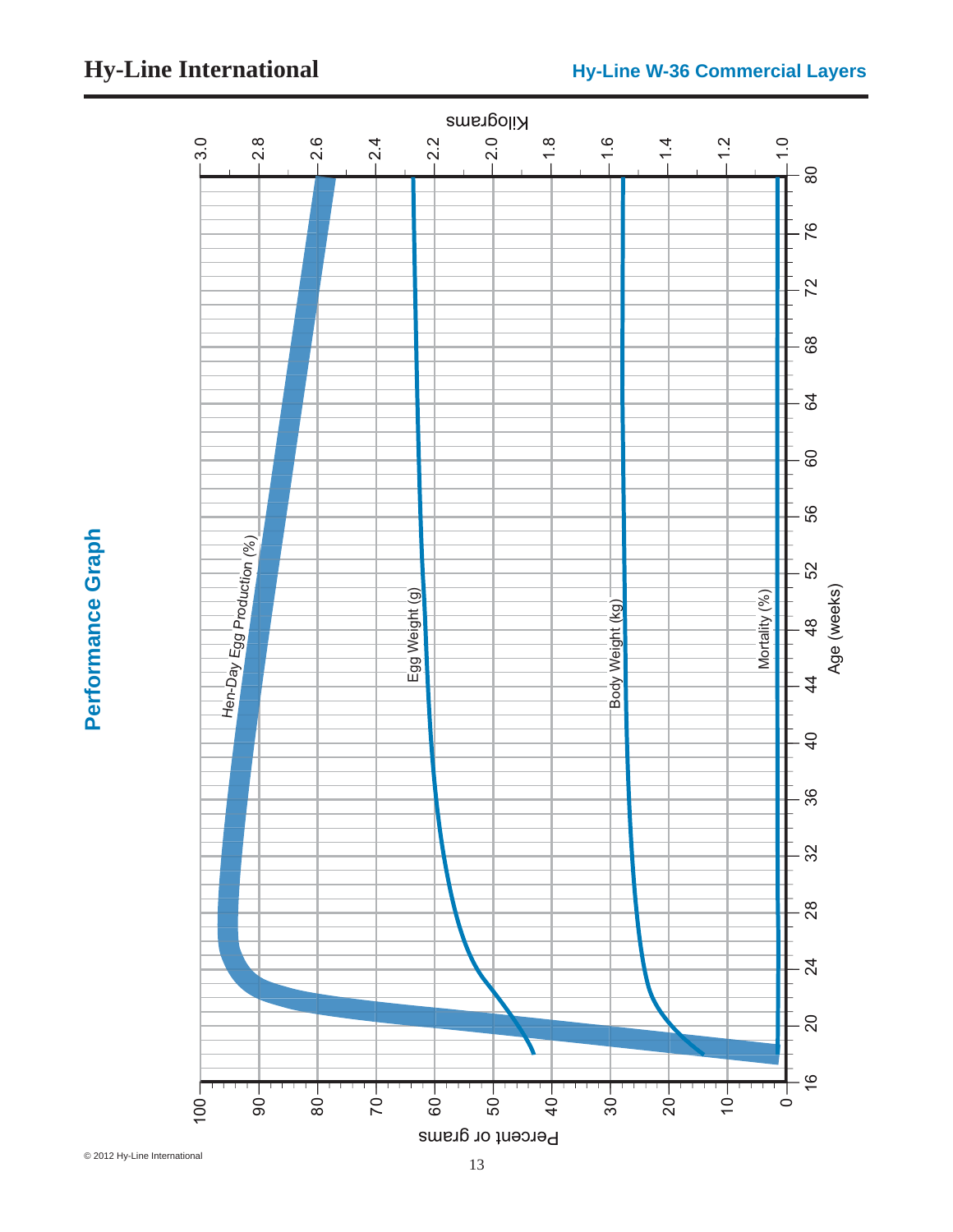|                 | <b>Post-Molt Performance Table</b> |                           |         |                 |      |                    |       |                         |                                 |                   |                          |      |                                   |
|-----------------|------------------------------------|---------------------------|---------|-----------------|------|--------------------|-------|-------------------------|---------------------------------|-------------------|--------------------------|------|-----------------------------------|
|                 |                                    |                           |         | Eggs Cumulative |      | <b>Body Weight</b> |       | Average<br>Egg Weight*  | % Grade A<br>Large and<br>Above |                   | Feed Consumption         |      | Hen-Housed<br>Egg Mass Cumulative |
| Age in<br>Weeks | % Hen-Day<br>Production            | % Mortality<br>Cumulative | Hen-Day | Hen-Housed      | kg   | $\mathsf{lb}$      | g/egg | Net lb/30<br>dozen case | 23 oz/dozen                     | g/day<br>per bird | Ib/day per 100<br>birds  | kg   | Ib                                |
| 69              | $\mathbf{0}$                       | 4.4                       | 298.3   | 292.3           | 1.51 | 3.33               | ٠     |                         | $\blacksquare$                  | $\blacksquare$    | $\overline{\phantom{a}}$ | 17.7 | 39.1                              |
| 70              | $\overline{0}$                     | 4.5                       | 298.3   | 292.3           | 1.48 | 3.26               | ٠     |                         | ٠                               | 47                | 10.4                     | 17.7 | 39.1                              |
| 71              | $\mathbf 0$                        | 4.6                       | 298.3   | 292.3           | 1.48 | 3.26               | ÷,    |                         | $\overline{\phantom{a}}$        | 64                | 14.1                     | 17.7 | 39.1                              |
| 72              | 9                                  | 4.7                       | 298.9   | 292.9           | 1.48 | 3.26               | 63.4  | 50.3                    | 93                              | 78                | 17.2                     | 17.8 | 39.2                              |
| 73              | 22                                 | 4.8                       | 300.4   | 294.4           | 1.49 | 3.29               | 63.5  | 50.4                    | 93                              | 85                | 18.7                     | 17.9 | 39.4                              |
| 74              | 48                                 | 4.9                       | 303.8   | 297.6           | 1.52 | 3.35               | 63.6  | 50.5                    | 93                              | 90                | 19.8                     | 18.1 | 39.9                              |
| 75              | 77                                 | 4.9                       | 309.2   | 302.7           | 1.54 | 3.40               | 63.8  | 50.6                    | 93                              | 95                | 20.9                     | 18.4 | 40.6                              |
| 76              | 84                                 | 5.0                       | 315.1   | 308.3           | 1.55 | 3.42               | 63.9  | 50.7                    | 93                              | 97                | 21.4                     | 18.8 | 41.4                              |
| 77              | 87                                 | 5.1                       | 321.1   | 314.1           | 1.56 | 3.44               | 63.9  | 50.7                    | 92                              | 99                | 21.9                     | 19.1 | 42.2                              |
| 78              | 88                                 | 5.2                       | 327.3   | 319.9           | 1.56 | 3.44               | 63.9  | 50.7                    | 92                              | 100               | 22.0                     | 19.5 | 43.0                              |
| 79              | 88                                 | 5.2                       | 333.5   | 325.8           | 1.57 | 3.46               | 63.9  | 50.7                    | 92                              | 100               | 22.0                     | 19.9 | 43.8                              |
| 80              | 89                                 | 5.3                       | 339.7   | 331.7           | 1.57 | 3.46               | 64.0  | 50.8                    | 92                              | 101               | 22.2                     | 20.3 | 44.7                              |
| 81              | 89                                 | 5.4                       | 345.9   | 337.6           | 1.57 | 3.46               | 64.0  | 50.8                    | 92                              | 101               | 22.2                     | 20.6 | 45.5                              |
| 82              | 88                                 | 5.5                       | 352.1   | 343.4           | 1.58 | 3.48               | 64.0  | 50.8                    | 92                              | 101               | 22.2                     | 21.0 | 46.3                              |
| 83              | 87                                 | 5.5                       | 358.2   | 349.1           | 1.58 | 3.48               | 64.0  | 50.8                    | 92                              | 101               | 22.2                     | 21.4 | 47.1                              |
| 84              | 87                                 | 5.6                       | 364.3   | 354.9           | 1.58 | 3.48               | 64.0  | 50.8                    | 92                              | 101               | 22.2                     | 21.7 | 48.0                              |
| 85              | 87                                 | 5.7                       | 370.4   | 360.6           | 1.58 | 3.48               | 64.0  | 50.8                    | 92                              | 101               | 22.2                     | 22.1 | 48.8                              |
| 86              | 87                                 | 5.8                       | 376.4   | 366.4           | 1.58 | 3.48               | 64.0  | 50.8                    | 91                              | 102               | 22.4                     | 22.5 | 49.6                              |
| 87              | 87                                 | 5.9                       | 382.5   | 372.1           | 1.58 | 3.48               | 64.1  | 50.9                    | 92                              | 102               | 22.4                     | 22.8 | 50.4                              |
| 88              | 86                                 | 6.0                       | 388.6   | 377.8           | 1.58 | 3.48               | 64.1  | 50.9                    | 91                              | 102               | 22.4                     | 23.2 | 51.2                              |
| 89              | 86                                 | 6.1                       | 394.6   | 383.4           | 1.58 | 3.48               | 64.1  | 50.9                    | 91                              | 102               | 22.4                     | 23.6 | 52.0                              |
| 90              | 86                                 | 6.2                       | 400.6   | 389.1           | 1.58 | 3.48               | 64.1  | 50.9                    | 91                              | 102               | 22.4                     | 23.9 | 52.8                              |
| 91              | 86                                 | 6.2                       | 406.6   | 394.7           | 1.58 | 3.48               | 64.1  | 50.9                    | 91                              | 102               | 22.4                     | 24.3 | 53.6                              |
| 92              | 86                                 | 6.3                       | 412.6   | 400.4           | 1.58 | 3.48               | 64.1  | 50.9                    | 91                              | 102               | 22.4                     | 24.7 | 54.4                              |
| 93              | 86                                 | 6.4                       | 418.7   | 406.0           | 1.58 | 3.48               | 64.1  | 50.9                    | 91                              | 102               | 22.4                     | 25.0 | 55.2                              |
| 94              | 86                                 | 6.5                       | 424.7   | 411.6           | 1.58 | 3.48               | 64.1  | 50.9                    | 91                              | 102               | 22.4                     | 25.4 | 56.0                              |
| 95              | 86                                 | 6.6                       | 430.7   | 417.2           | 1.58 | 3.48               | 64.1  | 50.9                    | 91                              | 102               | 22.5                     | 25.7 | 56.8                              |
| 96              | 85                                 | 6.7                       | 436.6   | 422.8           | 1.58 | 3.48               | 64.1  | 50.9                    | 91                              | 102               | 22.5                     | 26.1 | 57.5                              |
| 97              | 85                                 | 6.8                       | 442.6   | 428.3           | 1.58 | 3.48               | 64.1  | 50.9                    | 91                              | 102               | 22.5                     | 26.5 | 58.3                              |
| 98              | 85                                 | 6.9                       | 448.5   | 433.9           | 1.58 | 3.48               | 64.4  | 51.1                    | 91                              | 102               | 22.5                     | 26.8 | 59.1                              |
| 99              | 85                                 | 7.0                       | 454.5   | 439.4           | 1.58 | 3.48               | 64.4  | 51.1                    | 91                              | 102               | 22.5                     | 27.2 | 59.9                              |
| 100             | 84                                 | 7.1                       | 460.4   | 444.9           | 1.58 | 3.48               | 64.4  | 51.1                    | 91                              | 102               | 22.5                     | 27.5 | 60.7                              |
| 101             | 84                                 | 7.2                       | 466.3   | 450.3           | 1.58 | 3.48               | 64.4  | 51.1                    | 90                              | 102               | 22.5                     | 27.9 | 61.5                              |
| 102             | 83                                 | 7.3                       | 472.1   | 455.7           | 1.58 | 3.48               | 64.4  | 51.1                    | 90                              | 103               | 22.6                     | 28.2 | 62.2                              |
| 103             | 82                                 | 7.4                       | 477.8   | 461.0           | 1.58 | 3.48               | 64.4  | 51.1                    | 90                              | 103               | 22.6                     | 28.6 | 63.0                              |
| 104             | 82                                 | 7.5                       | 483.5   | 466.3           | 1.58 | 3.48               | 64.4  | 51.1                    | 90                              | 103               | 22.6                     | 28.9 | 63.7                              |
| 105             | 81                                 | 7.6                       | 489.2   | 471.6           | 1.58 | 3.48               | 64.4  | 51.1                    | 90                              | 103               | 22.6                     | 29.2 | 64.5                              |
| 106             | 80                                 | 7.7                       | 494.8   | 476.7           | 1.58 | 3.48               | 64.4  | 51.1                    | 90                              | 103               | 22.6                     | 29.6 | 65.2                              |
| 107             | 80                                 | 7.8                       | 500.4   | 481.9           | 1.58 | 3.48               | 64.4  | 51.1                    | 90                              | 103               | 22.6                     | 29.9 | 65.9                              |
| 108             | 80                                 | 7.9                       | 506.0   | 487.0           | 1.58 | 3.48               | 64.4  | 51.1                    | 90                              | 103               | 22.6                     | 30.2 | 66.7                              |
| 109             | 79                                 | 8.1                       | 511.5   | 492.1           | 1.58 | 3.48               | 64.4  | 51.1                    | 89                              | 103               | 22.6                     | 30.6 | 67.4                              |
| 110             | 79                                 | 8.2                       | 517.1   | 497.2           | 1.58 | 3.48               | 64.4  | 51.1                    | 89                              | 103               | 22.6                     | 30.9 | 68.1                              |

\* These egg weights are those which can be achieved through controlled feeding of protein. Larger egg sizes can be achieved by feeding higher protein levels.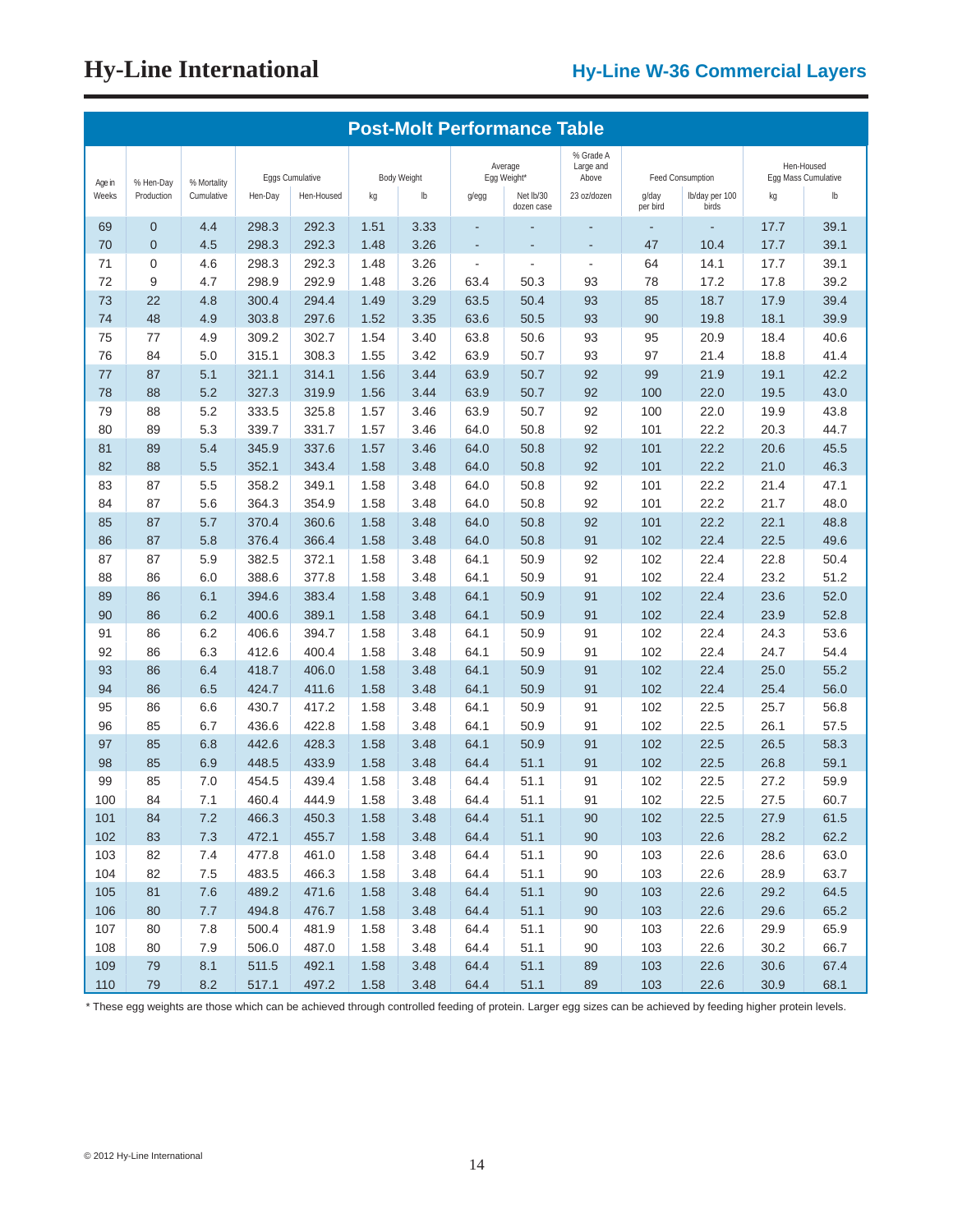

 $\sum$ 

 $11.0$ <br>  $110$ 

1.3 1.2

16 20 25 30 35 40 45 50 55 60 65 70 75 80 85 90 95 100 105 110  $105$ <u>်ခ</u> ် မှာ . ခွ 85 Performance Graph for Two Lay Cycles<br>
15 © 2012<br>
15 © 2012<br>
2012 Hy-Line International Cycles<br>
2012 Hy-Line International Cycles<br>
2013<br>
2012 Hy-Line International Cycles<br>
2013<br>
2012 Hy-Line International Cycles<br>
2013 Hy-Li  $\overline{8}$ 75  $\overline{7}$ 60 65<br>Age (weeks) Age (weeks)  $H^{\frac{1}{1+\alpha}}$  bay Egg Production  $\binom{\alpha_{6}}{\alpha_{6}}$ Egg Weight (g) Mortality (%) Mortality (%)Body Weight (kg) Body Weight (kg) 55 - 60  $-45$  $-40$ 35  $30$ 25 .<br>20  $\frac{1}{2}$ 100 75  $15 \frac{1}{2}$ 95 85  $80<sup>-</sup>$ 70 65 55 45  $\frac{1}{9}$ 35 30 25 20  $90$ 60 50 5  $\circ$ Percent or grams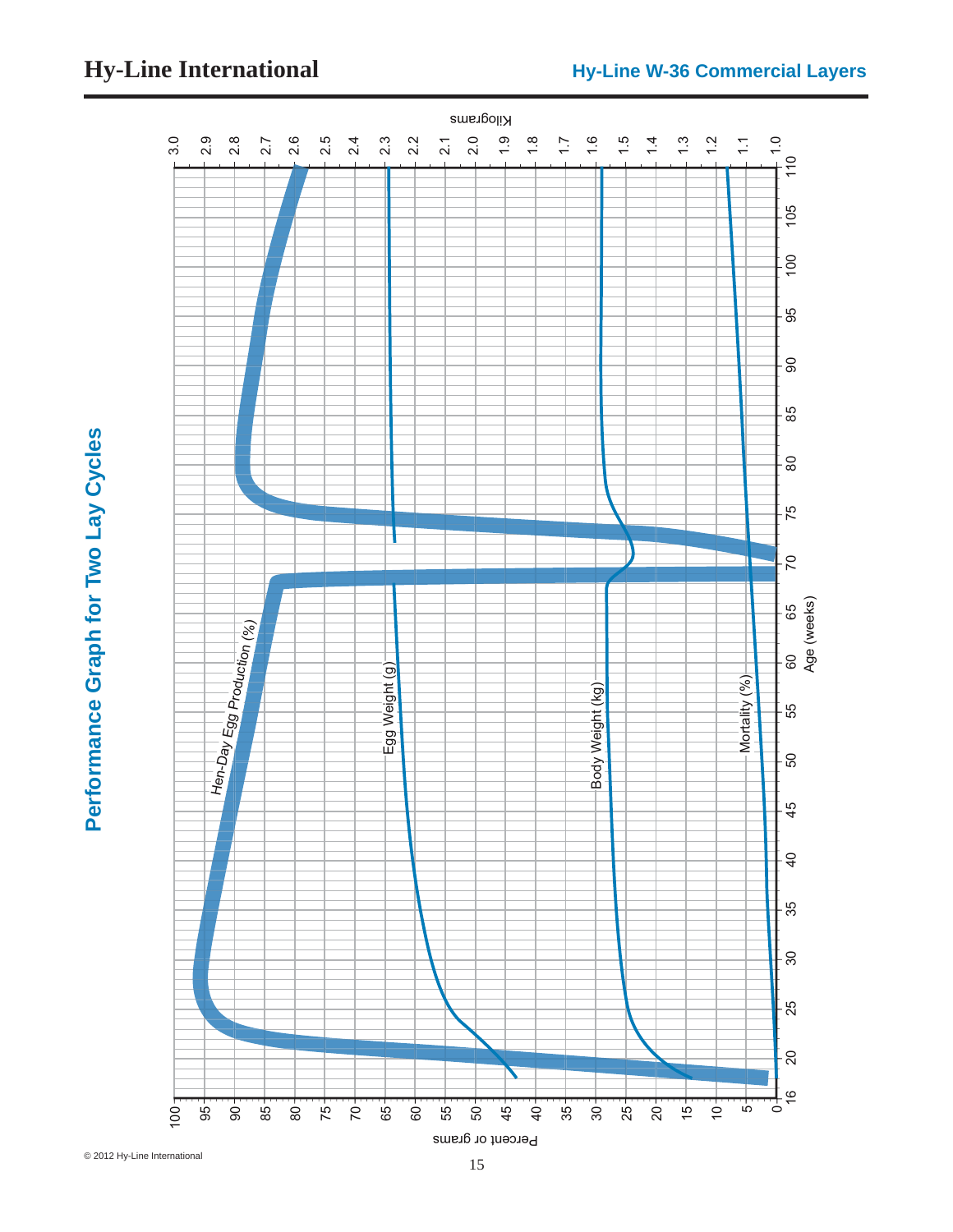|                        |                           |                                | <b>Egg Size Distribution-E.U. Standards</b> |                              |                             |
|------------------------|---------------------------|--------------------------------|---------------------------------------------|------------------------------|-----------------------------|
| Age in<br><b>Weeks</b> | Average<br>Egg Weight (g) | <b>Very Large</b><br>Over 73 g | Large<br>$63 - 73$ g                        | <b>Medium</b><br>$53 - 63$ g | <b>Small</b><br>$43 - 53$ g |
| 22                     | 51.0                      | 0.0                            | 0.3                                         | 32.2                         | 67.5                        |
| 24                     | 54.8                      | 0.0                            | 3.7                                         | 61.5                         | 34.8                        |
| 26                     | 57.0                      | 0.0                            | 10.1                                        | 70.2                         | 19.7                        |
| 28                     | 58.0                      | 0.1                            | 14.3                                        | 71.3                         | 14.4                        |
| 30                     | 59.2                      | 0.1                            | 20.3                                        | 70.7                         | 8.9                         |
| 32                     | 59.7                      | 0.2                            | 23.7                                        | 69.3                         | 6.8                         |
| 34                     | 60.7                      | 0.3                            | 29.8                                        | 65.9                         | 4.0                         |
| 36                     | 61.0                      | 0.3                            | 31.8                                        | 64.8                         | 3.1                         |
| 38                     | 61.2                      | 0.3                            | 33.2                                        | 64.0                         | 2.5                         |
| 40                     | 61.5                      | 0.4                            | 36.0                                        | 61.2                         | 2.4                         |
| 42                     | 62.2                      | 0.6                            | 42.0                                        | 55.5                         | 1.9                         |
| 44                     | 62.3                      | 0.8                            | 42.9                                        | 54.6                         | 1.7                         |
| 46                     | 62.5                      | 0.9                            | 44.6                                        | 52.9                         | 1.7                         |
| 48                     | 62.6                      | 1.0                            | 45.4                                        | 51.9                         | 1.7                         |
| 50                     | 62.7                      | 1.3                            | 46.1                                        | 51.0                         | 1.7                         |
| 52                     | 62.9                      | 1.4                            | 47.7                                        | 49.3                         | 1.6                         |
| 54                     | 63.0                      | 1.6                            | 48.6                                        | 48.2                         | 1.6                         |
| 56                     | 63.1                      | 1.8                            | 49.1                                        | 47.6                         | 1.6                         |
| 58                     | 63.2                      | 2.1                            | 49.6                                        | 46.7                         | 1.6                         |
| 60                     | 63.3                      | 2.3                            | 50.3                                        | 45.9                         | 1.6                         |
| 62                     | 63.4                      | 2.5                            | 50.8                                        | 45.1                         | 1.6                         |
| 64                     | 63.5                      | 2.6                            | 51.4                                        | 44.3                         | 1.6                         |
| 66                     | 63.6                      | 2.8                            | 52.1                                        | 43.6                         | 1.5                         |
| 68                     | 63.6                      | 2.8                            | 52.1                                        | 43.6                         | 1.5                         |
| 70                     | 63.6                      | 2.8                            | 52.1                                        | 43.6                         | 1.5                         |
| 72                     | 63.6                      | 2.8                            | 52.1                                        | 43.6                         | 1.5                         |
| 74                     | 63.7                      | 2.9                            | 52.8                                        | 42.9                         | 1.5                         |
| 76                     | 63.7                      | 2.9                            | 52.8                                        | 42.9                         | 1.5                         |
| 78                     | 63.8                      | 3.0                            | 53.5                                        | 42.1                         | 1.4                         |
| 80                     | 63.8                      | 3.0                            | 53.5                                        | 42.1                         | 1.4                         |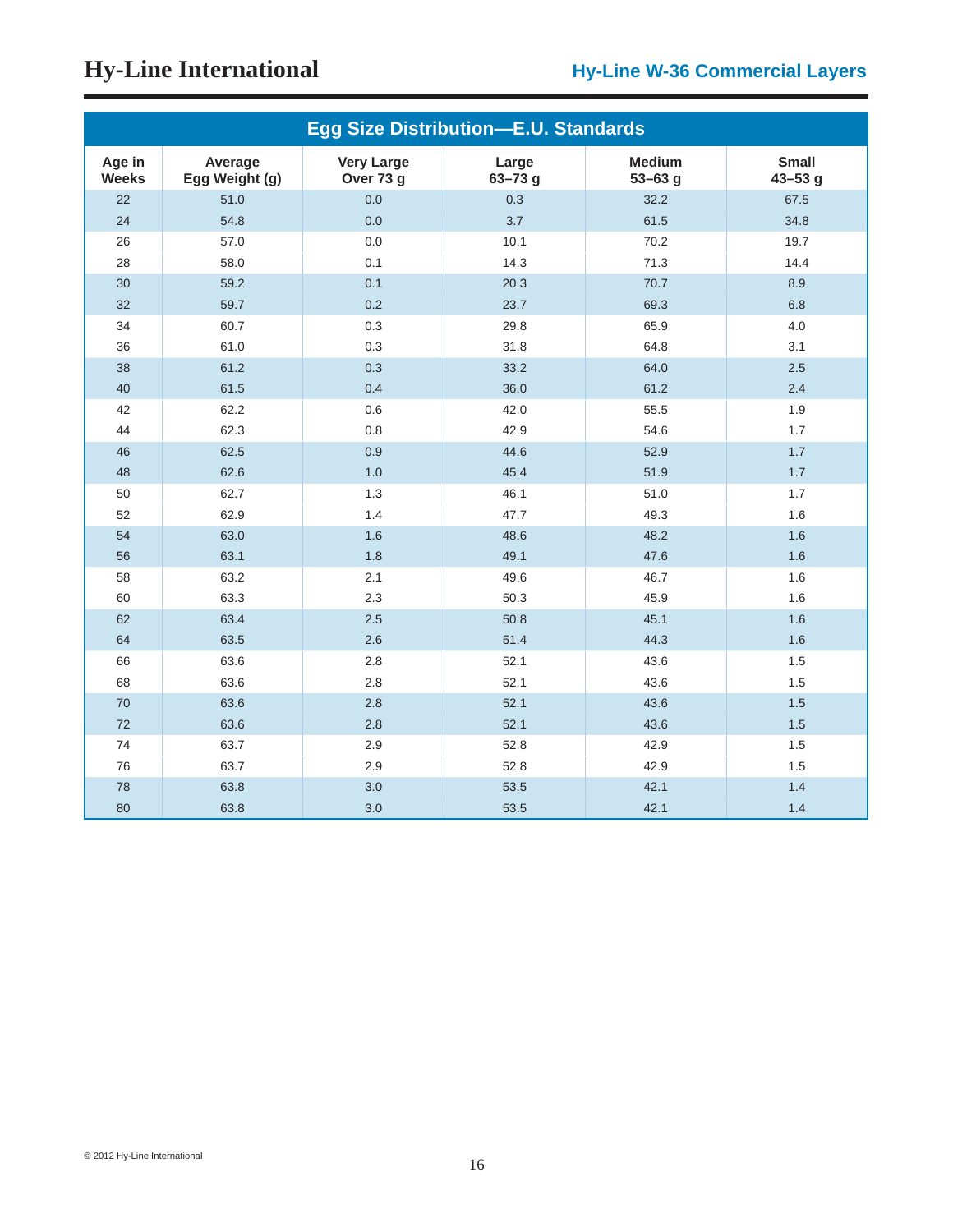|                        |                                           |                              | <b>Egg Size Distribution-U.S. Standards</b> |                                |                                        |                                       |                                       |
|------------------------|-------------------------------------------|------------------------------|---------------------------------------------|--------------------------------|----------------------------------------|---------------------------------------|---------------------------------------|
| Age in<br><b>Weeks</b> | Average<br><b>Egg Weight</b><br>(Ib/case) | Jumbo<br>Over 30<br>oz/dozen | <b>Extra Large</b><br>$27 - 30$<br>oz/dozen | Large<br>$24 - 27$<br>oz/dozen | <b>Medium</b><br>$21 - 24$<br>oz/dozen | <b>Small</b><br>$18 - 21$<br>oz/dozen | <b>Peewee</b><br>Under 18<br>oz/dozen |
| 22                     | 40.5                                      | 0.0                          | 0.2                                         | 16.5                           | 45.8                                   | 34.8                                  | 2.7                                   |
| 24                     | 43.5                                      | 0.0                          | 2.5                                         | 43.6                           | 41.0                                   | 12.5                                  | 0.4                                   |
| 26                     | 45.2                                      | 0.2                          | 7.3                                         | 57.1                           | 29.7                                   | 5.7                                   | 0.1                                   |
| 28                     | 46.0                                      | 0.3                          | 10.6                                        | 61.2                           | 24.2                                   | 3.7                                   | 0.1                                   |
| 30                     | 47.0                                      | 0.6                          | 15.4                                        | 64.6                           | 17.7                                   | 1.8                                   | 0.0                                   |
| 32                     | 47.4                                      | 0.7                          | 17.5                                        | 65.7                           | 14.9                                   | 1.2                                   | 0.0                                   |
| 34                     | 48.2                                      | 1.0                          | 23.1                                        | 65.1                           | 10.2                                   | 0.6                                   | 0.0                                   |
| 36                     | 48.4                                      | 1.1                          | 24.7                                        | 65.1                           | 8.7                                    | 0.4                                   | 0.0                                   |
| 38                     | 48.6                                      | 1.1                          | 25.8                                        | 65.3                           | 7.5                                    | 0.3                                   | 0.0                                   |
| 40                     | 48.8                                      | 1.5                          | 28.3                                        | 63.0                           | 7.0                                    | 0.3                                   | 0.0                                   |
| 42                     | 49.4                                      | 2.2                          | 33.1                                        | 59.1                           | 5.5                                    | 0.2                                   | 0.0                                   |
| 44                     | 49.4                                      | 2.6                          | 34.2                                        | 57.8                           | 5.3                                    | 0.2                                   | 0.0                                   |
| 46                     | 49.6                                      | 2.8                          | 35.6                                        | 56.3                           | 5.1                                    | 0.2                                   | 0.0                                   |
| 48                     | 49.7                                      | 3.3                          | 36.3                                        | 55.3                           | 4.9                                    | 0.2                                   | 0.0                                   |
| 50                     | 49.8                                      | 3.8                          | 37.0                                        | 54.2                           | 4.8                                    | 0.2                                   | 0.0                                   |
| 52                     | 49.9                                      | 4.1                          | 38.2                                        | 52.9                           | 4.7                                    | 0.2                                   | 0.0                                   |
| 54                     | 50.0                                      | 4.4                          | 39.0                                        | 51.7                           | 4.7                                    | 0.2                                   | 0.0                                   |
| 56                     | 50.1                                      | 4.9                          | 39.3                                        | 51.1                           | 4.6                                    | 0.2                                   | 0.0                                   |
| 58                     | 50.2                                      | 5.5                          | 39.6                                        | 50.0                           | 4.6                                    | 0.2                                   | 0.0                                   |
| 60                     | 50.2                                      | 6.1                          | 40.3                                        | 49.0                           | 4.5                                    | 0.2                                   | 0.0                                   |
| 62                     | 50.3                                      | 6.3                          | 40.5                                        | 48.5                           | 4.4                                    | 0.2                                   | 0.0                                   |
| 64                     | 50.4                                      | 6.6                          | 41.0                                        | 47.8                           | 4.3                                    | 0.2                                   | 0.0                                   |
| 66                     | 50.5                                      | 6.9                          | 41.6                                        | 47.1                           | 4.2                                    | 0.2                                   | 0.0                                   |
| 68                     | 50.5                                      | 6.9                          | 41.6                                        | 47.1                           | 4.2                                    | 0.2                                   | 0.0                                   |
| 70                     | 50.5                                      | 6.9                          | 41.6                                        | 47.1                           | 4.2                                    | 0.2                                   | 0.0                                   |
| 72                     | 50.5                                      | 6.9                          | 41.6                                        | 47.1                           | 4.2                                    | 0.2                                   | 0.0                                   |
| 74                     | 50.6                                      | 7.1                          | 42.1                                        | 46.5                           | 4.0                                    | 0.2                                   | 0.0                                   |
| 76                     | 50.6                                      | 7.1                          | 42.1                                        | 46.5                           | 4.0                                    | 0.2                                   | 0.0                                   |
| 78                     | 50.6                                      | 7.4                          | 42.7                                        | 45.9                           | 3.9                                    | 0.2                                   | 0.0                                   |
| 80                     | 50.6                                      | 7.4                          | 42.7                                        | 45.9                           | 3.9                                    | 0.2                                   | 0.0                                   |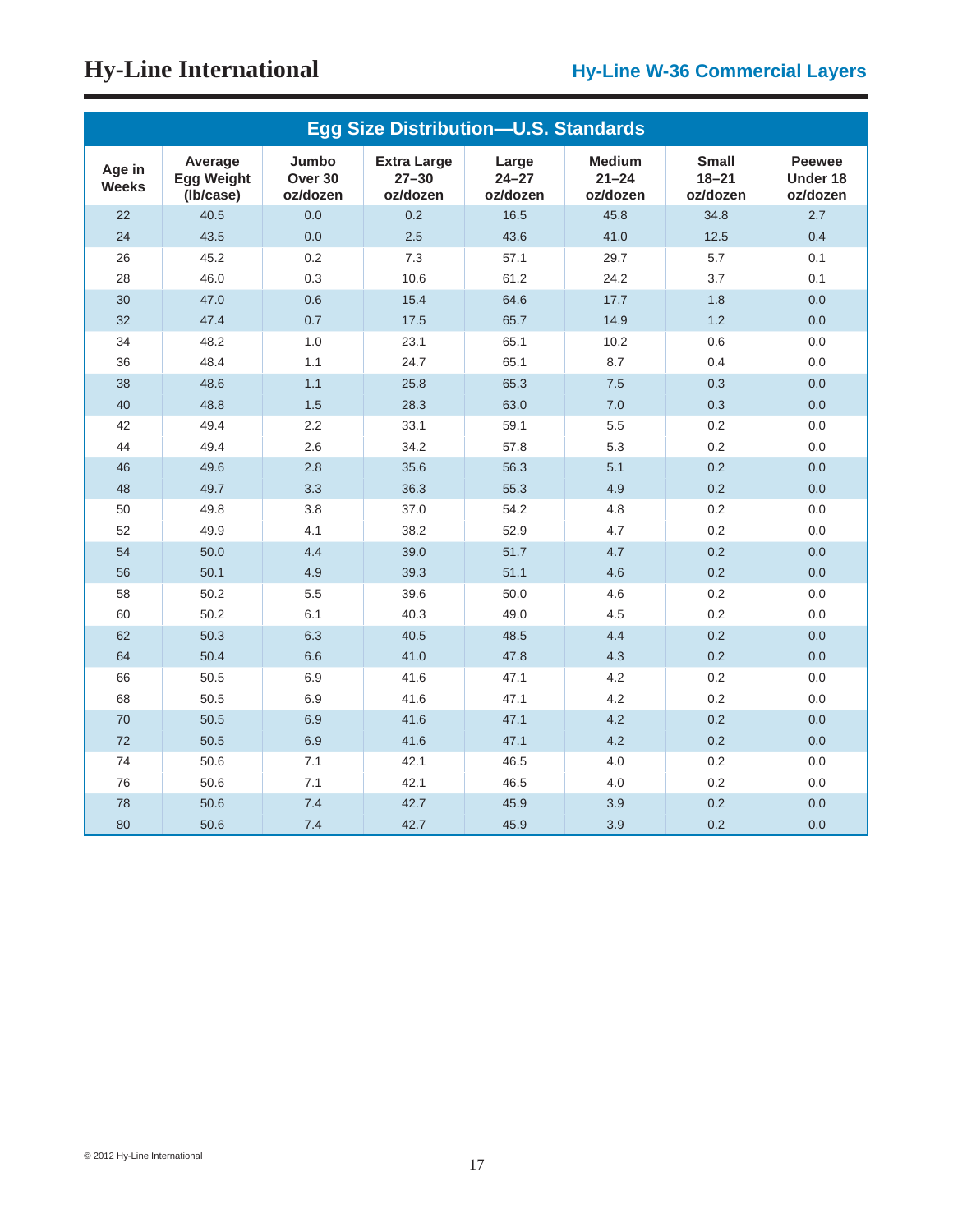|                        |                           |                                | <b>Post-Molt Egg Size Distribution-E.U. Standards</b> |                              |                             |
|------------------------|---------------------------|--------------------------------|-------------------------------------------------------|------------------------------|-----------------------------|
| Age in<br><b>Weeks</b> | Average<br>Egg Weight (g) | <b>Very Large</b><br>Over 73 g | Large<br>$63 - 73$ g                                  | <b>Medium</b><br>$53 - 63$ g | <b>Small</b><br>$43 - 53$ g |
| 72                     | 63.4                      | 2.5                            | 50.8                                                  | 45.1                         | 1.7                         |
| 74                     | 63.6                      | 3.0                            | 51.8                                                  | 43.5                         | 1.7                         |
| 76                     | 63.9                      | 3.5                            | 53.2                                                  | 41.6                         | 1.7                         |
| 78                     | 63.9                      | 3.7                            | 53.3                                                  | 41.4                         | 1.6                         |
| 80                     | 64.0                      | 4.2                            | 53.5                                                  | 40.8                         | 1.6                         |
| 82                     | 64.0                      | 4.2                            | 53.5                                                  | 40.7                         | 1.6                         |
| 84                     | 64.0                      | 4.2                            | 53.5                                                  | 40.7                         | 1.6                         |
| 86                     | 64.0                      | 4.2                            | 53.5                                                  | 40.7                         | 1.6                         |
| 88                     | 64.1                      | 4.4                            | 54.0                                                  | 40.1                         | 1.5                         |
| 90                     | 64.1                      | 4.4                            | 54.0                                                  | 40.1                         | 1.5                         |
| 92                     | 64.1                      | 4.4                            | 54.0                                                  | 40.1                         | 1.5                         |
| 94                     | 64.1                      | 4.4                            | 54.0                                                  | 40.1                         | 1.5                         |
| 96                     | 64.1                      | 4.4                            | 54.0                                                  | 40.1                         | 1.5                         |
| 98                     | 64.4                      | 4.9                            | 55.7                                                  | 38.0                         | 1.4                         |
| 100                    | 64.4                      | 4.9                            | 55.7                                                  | 38.0                         | 1.4                         |
| 102                    | 64.4                      | 4.9                            | 55.7                                                  | 38.0                         | 1.4                         |
| 104                    | 64.4                      | 4.9                            | 55.7                                                  | 38.0                         | 1.4                         |
| 106                    | 64.4                      | 4.9                            | 55.7                                                  | 38.0                         | 1.4                         |
| 108                    | 64.4                      | 4.9                            | 55.7                                                  | 38.0                         | 1.4                         |
| 110                    | 64.4                      | 4.9                            | 55.7                                                  | 38.0                         | 1.4                         |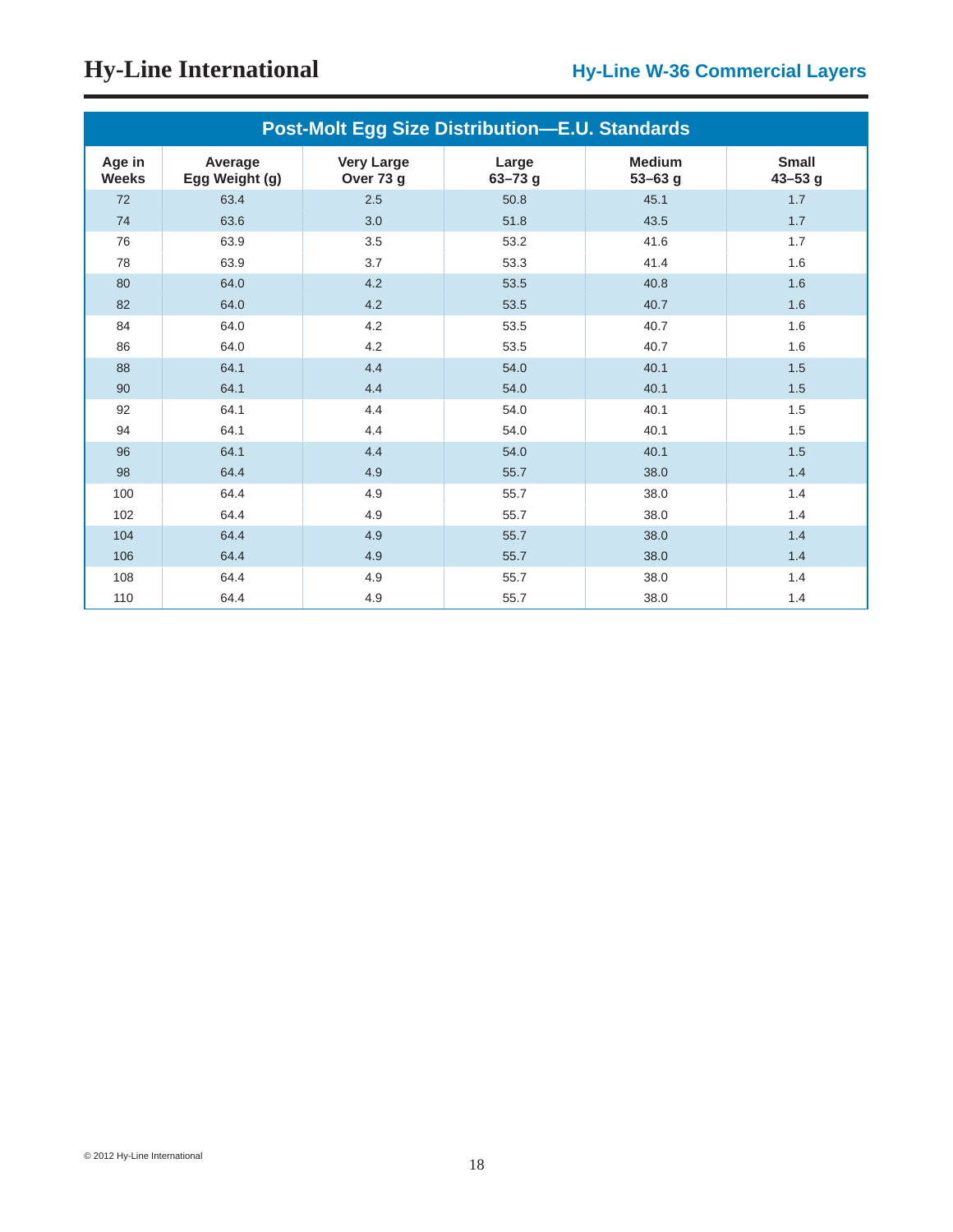|                        | <b>Post-Molt Egg Size Distribution-U.S. Standards</b> |                                         |                                             |                                |                                        |                                       |                                       |  |  |  |  |  |  |
|------------------------|-------------------------------------------------------|-----------------------------------------|---------------------------------------------|--------------------------------|----------------------------------------|---------------------------------------|---------------------------------------|--|--|--|--|--|--|
| Age in<br><b>Weeks</b> | Average<br><b>Egg Weight</b><br>(Ib/case)             | Jumbo<br>Over <sub>30</sub><br>oz/dozen | <b>Extra Large</b><br>$27 - 30$<br>oz/dozen | Large<br>$24 - 27$<br>oz/dozen | <b>Medium</b><br>$21 - 24$<br>oz/dozen | <b>Small</b><br>$18 - 21$<br>oz/dozen | <b>Peewee</b><br>Under 18<br>oz/dozen |  |  |  |  |  |  |
| 72                     | 50.3                                                  | 6.3                                     | 40.5                                        | 44.4                           | 8.4                                    | 0.4                                   | 0.0                                   |  |  |  |  |  |  |
| 74                     | 50.5                                                  | 7.3                                     | 41.2                                        | 43.1                           | 8.1                                    | 0.3                                   | 0.0                                   |  |  |  |  |  |  |
| 76                     | 50.7                                                  | 8.0                                     | 42.1                                        | 42.0                           | 7.7                                    | 0.3                                   | 0.0                                   |  |  |  |  |  |  |
| 78                     | 50.7                                                  | 8.6                                     | 42.3                                        | 41.2                           | 7.7                                    | 0.3                                   | 0.0                                   |  |  |  |  |  |  |
| 80                     | 50.8                                                  | 8.9                                     | 42.3                                        | 40.9                           | 7.7                                    | 0.3                                   | 0.0                                   |  |  |  |  |  |  |
| 82                     | 50.8                                                  | 9.3                                     | 42.3                                        | 40.4                           | 7.7                                    | 0.3                                   | 0.0                                   |  |  |  |  |  |  |
| 84                     | 50.8                                                  | 9.3                                     | 42.3                                        | 40.4                           | 7.7                                    | 0.3                                   | 0.0                                   |  |  |  |  |  |  |
| 86                     | 50.8                                                  | 9.3                                     | 42.3                                        | 40.4                           | 7.7                                    | 0.3                                   | 0.0                                   |  |  |  |  |  |  |
| 88                     | 50.9                                                  | 9.6                                     | 42.8                                        | 39.9                           | 7.5                                    | 0.3                                   | 0.0                                   |  |  |  |  |  |  |
| 90                     | 50.9                                                  | 9.6                                     | 42.8                                        | 39.9                           | 7.5                                    | 0.3                                   | 0.0                                   |  |  |  |  |  |  |
| 92                     | 50.9                                                  | 9.6                                     | 42.8                                        | 39.9                           | 7.5                                    | 0.3                                   | 0.0                                   |  |  |  |  |  |  |
| 94                     | 50.9                                                  | 9.6                                     | 42.8                                        | 39.9                           | 7.5                                    | 0.3                                   | 0.0                                   |  |  |  |  |  |  |
| 96                     | 50.9                                                  | 9.6                                     | 42.8                                        | 39.9                           | 7.5                                    | 0.3                                   | 0.0                                   |  |  |  |  |  |  |
| 98                     | 51.1                                                  | 10.6                                    | 44.0                                        | 38.4                           | 6.7                                    | 0.2                                   | 0.0                                   |  |  |  |  |  |  |
| 100                    | 51.1                                                  | 10.6                                    | 44.0                                        | 38.4                           | 6.7                                    | 0.2                                   | 0.0                                   |  |  |  |  |  |  |
| 102                    | 51.1                                                  | 10.6                                    | 44.0                                        | 38.4                           | 6.7                                    | 0.2                                   | 0.0                                   |  |  |  |  |  |  |
| 104                    | 51.1                                                  | 10.6                                    | 44.0                                        | 38.4                           | 6.7                                    | 0.2                                   | 0.0                                   |  |  |  |  |  |  |
| 106                    | 51.1                                                  | 10.6                                    | 44.0                                        | 38.4                           | 6.7                                    | 0.2                                   | 0.0                                   |  |  |  |  |  |  |
| 108                    | 51.1                                                  | 10.6                                    | 44.0                                        | 38.4                           | 6.7                                    | 0.2                                   | 0.0                                   |  |  |  |  |  |  |
| 110                    | 51.1                                                  | 10.6                                    | 44.0                                        | 38.4                           | 6.7                                    | 0.2                                   | 0.0                                   |  |  |  |  |  |  |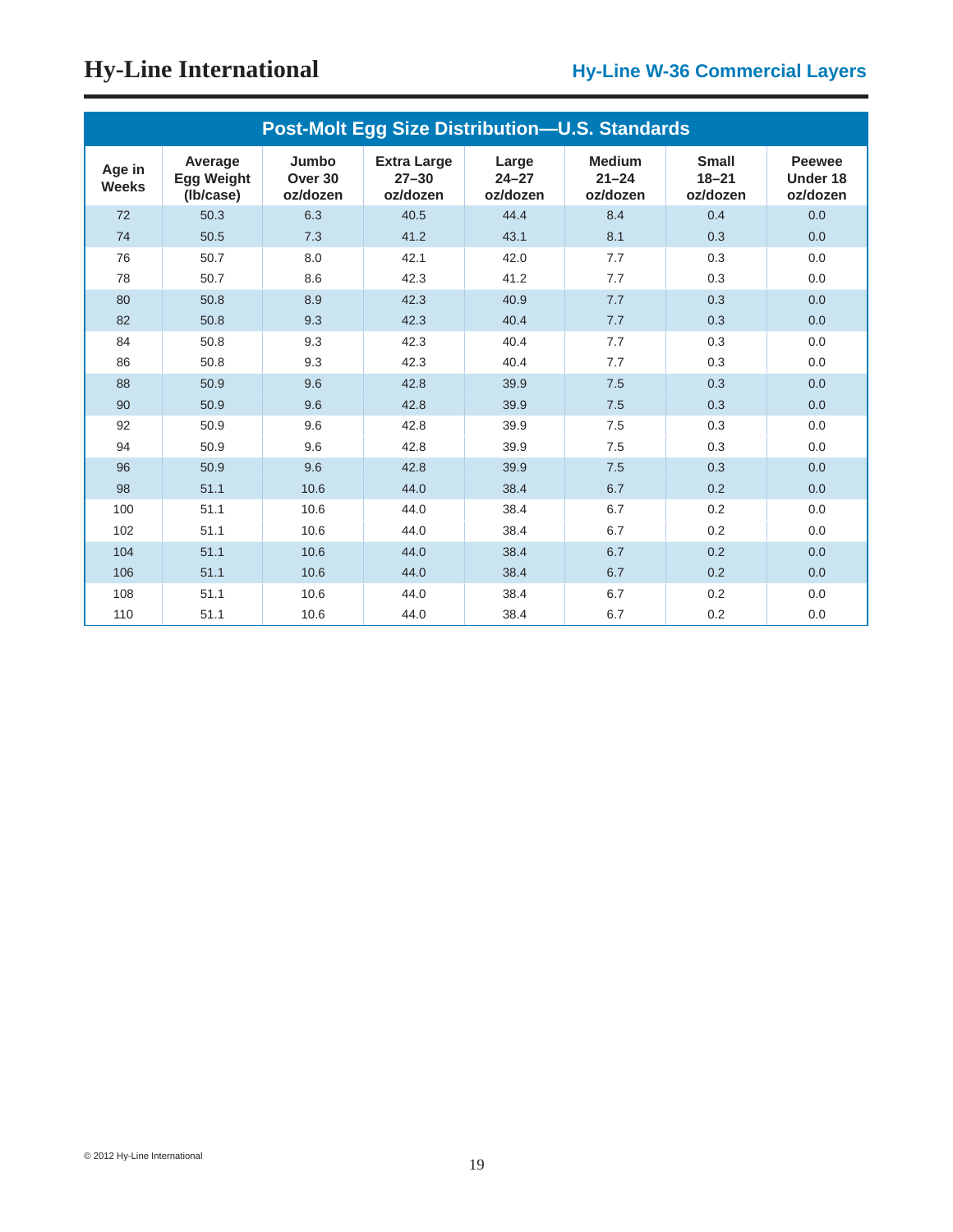**Notes**